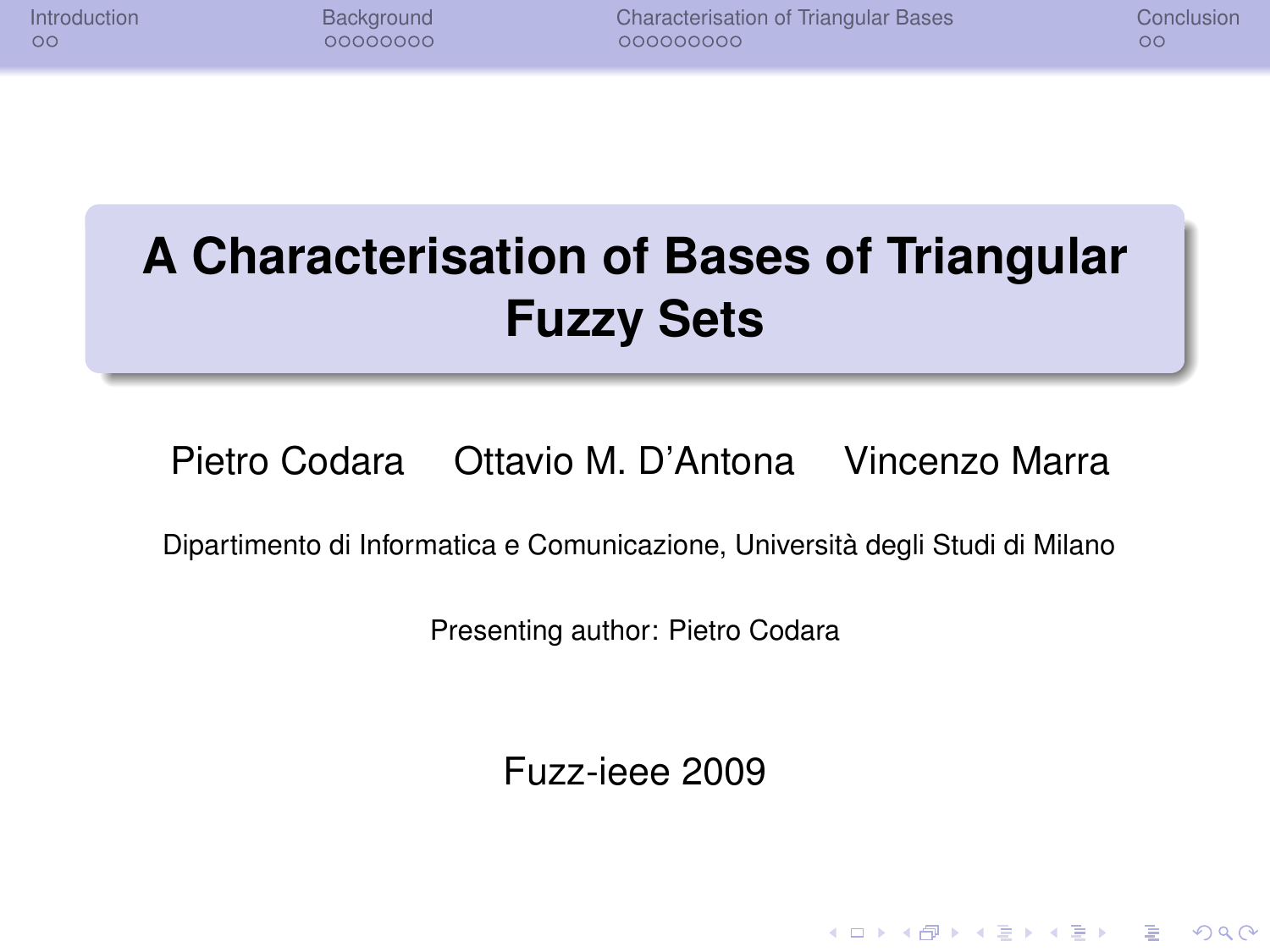| Introduction              | Background | Characterisation of Triangular Bases | Conclusion |
|---------------------------|------------|--------------------------------------|------------|
| $\bullet$                 | 00000000   | 000000000                            | $\circ$    |
| <b>Motivation and Aim</b> |            |                                      |            |

<span id="page-1-0"></span>Fuzzy sets featuring in applications to fuzzy control systems are often required to satisfy specific conditions such as, e.g., convexity or normality.

K ロ X x 4 D X X 원 X X 원 X 원 X 2 D X Q Q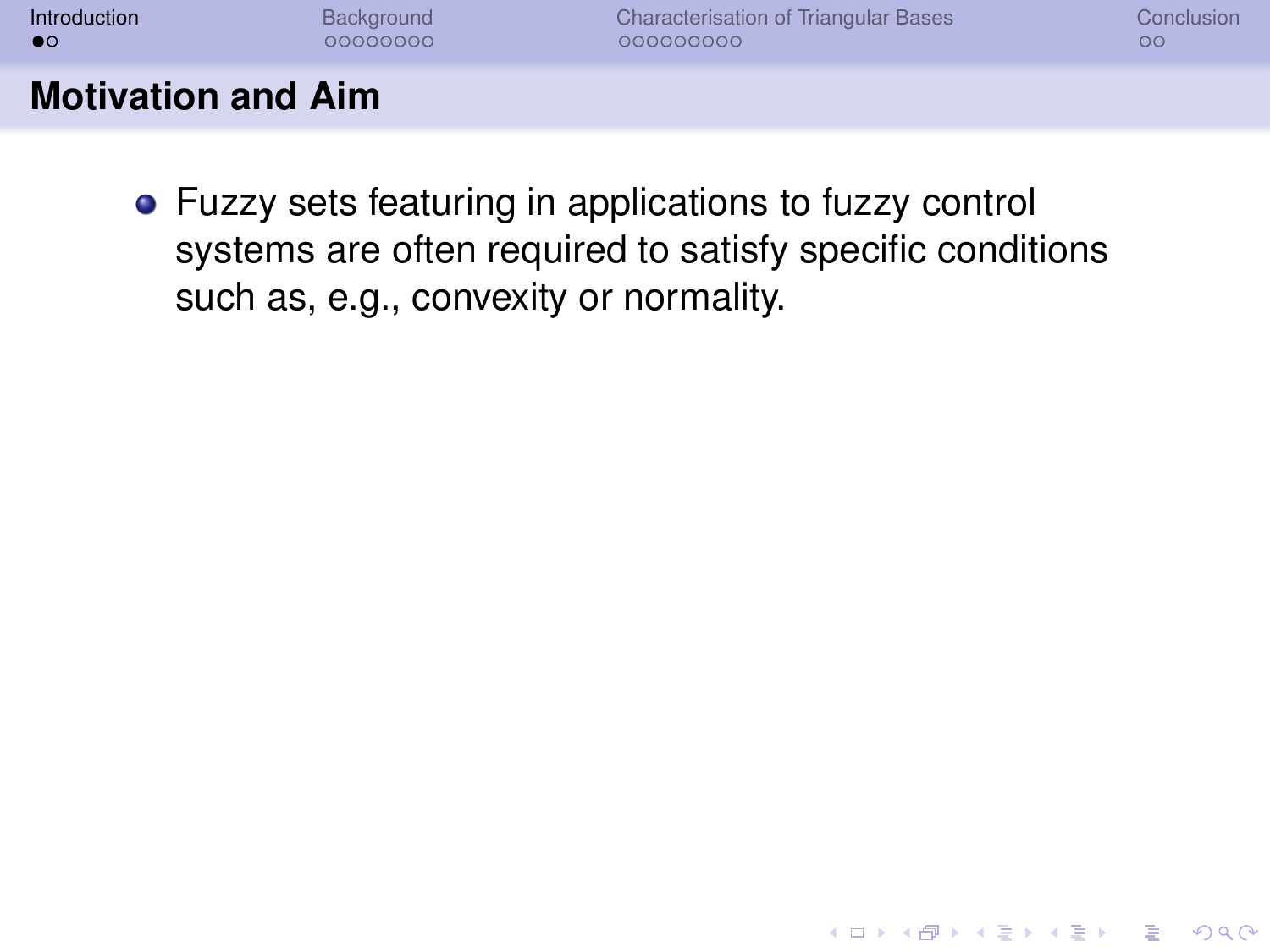| Introduction              | Background | Characterisation of Triangular Bases | Conclusion |
|---------------------------|------------|--------------------------------------|------------|
| $\bullet$                 | 00000000   | 000000000                            | OC.        |
| <b>Motivation and Aim</b> |            |                                      |            |

- Fuzzy sets featuring in applications to fuzzy control systems are often required to satisfy specific conditions such as, e.g., convexity or normality.
- In the same connection, a widespread choice is to work with fuzzy sets whose graphs have triangular shape.

**KOD KARD KED KED BE YOUR**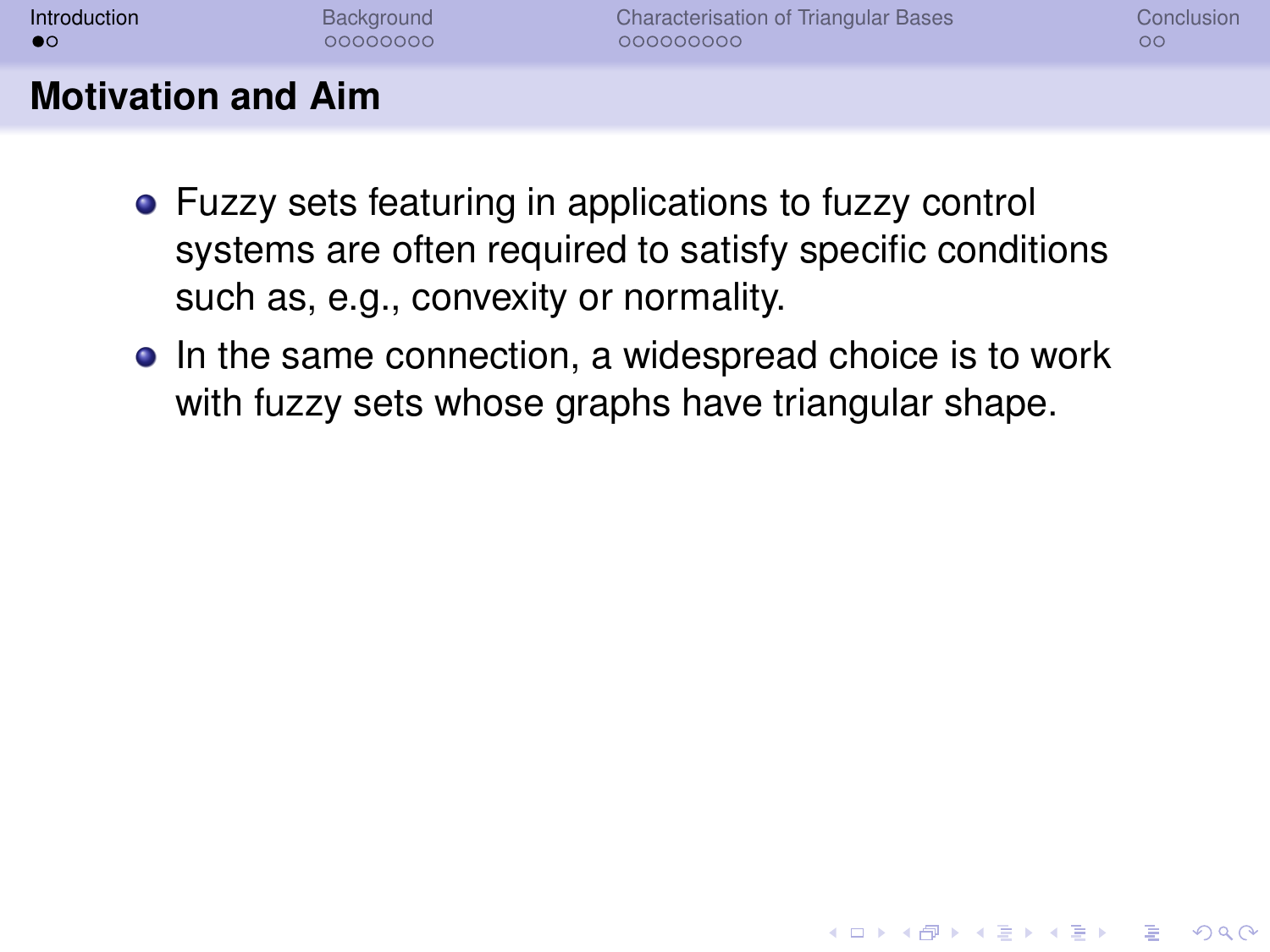| Introduction              | Background | <b>Characterisation of Triangular Bases</b> | Conclusion |
|---------------------------|------------|---------------------------------------------|------------|
| $\bullet$                 | 00000000   | 000000000                                   | oс         |
| <b>Motivation and Aim</b> |            |                                             |            |

- Fuzzy sets featuring in applications to fuzzy control systems are often required to satisfy specific conditions such as, e.g., convexity or normality.
- In the same connection, a widespread choice is to work with fuzzy sets whose graphs have triangular shape.
- The purpose of this paper is to show that the former conditions may be regarded as attempts at approximating the latter choice.

**KORK ERKER ADAM ADA**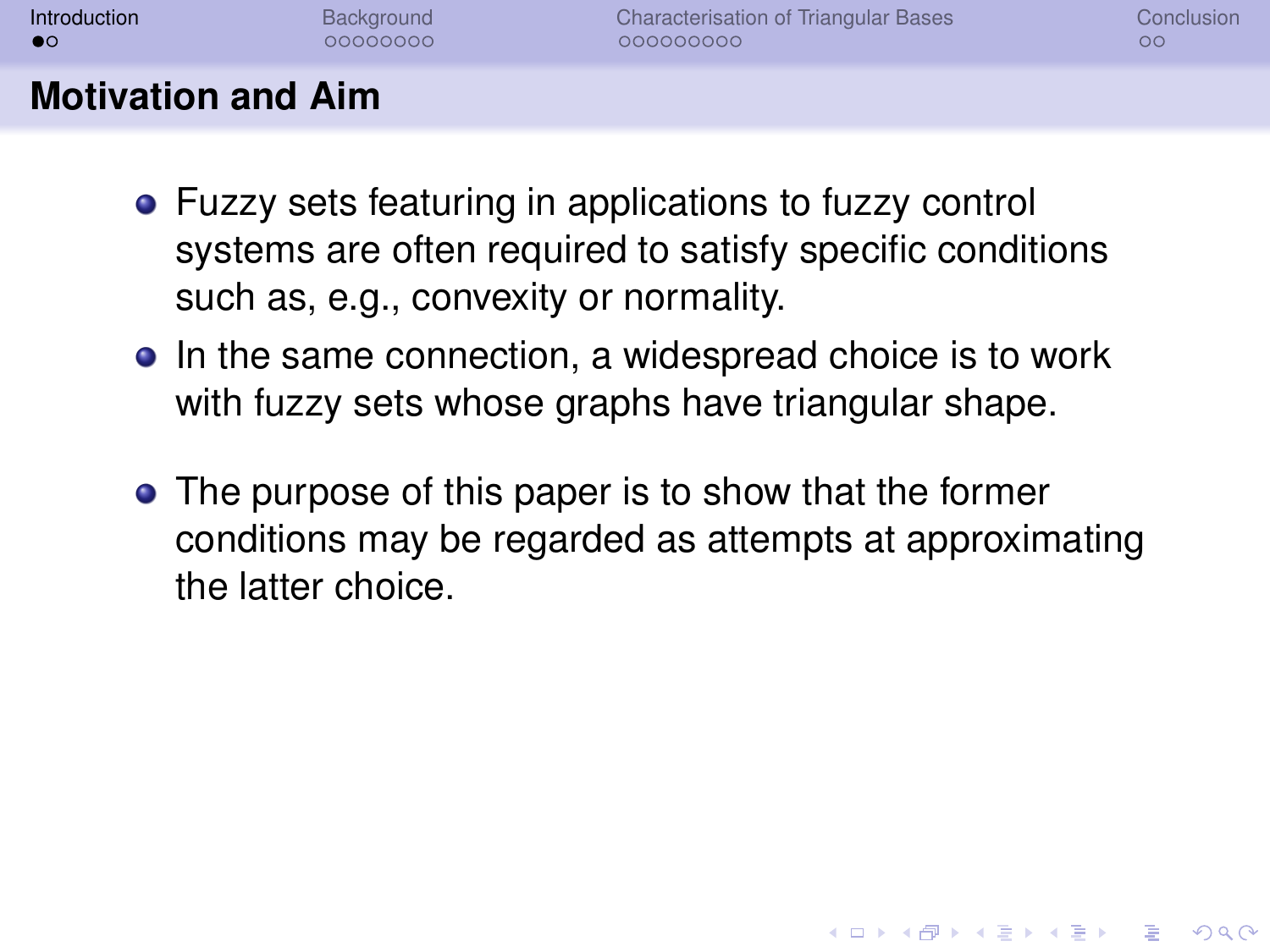| Introduction              | Background | Characterisation of Triangular Bases | Conclusion |
|---------------------------|------------|--------------------------------------|------------|
| $\bullet$                 | 00000000   | 000000000                            | OС         |
| <b>Motivation and Aim</b> |            |                                      |            |

- Fuzzy sets featuring in applications to fuzzy control systems are often required to satisfy specific conditions such as, e.g., convexity or normality.
- In the same connection, a widespread choice is to work with fuzzy sets whose graphs have triangular shape.
- The purpose of this paper is to show that the former conditions may be regarded as attempts at approximating the latter choice.
- In our main result we prove that a reasonable set of such conditions suffices to characterise families of triangular fuzzy sets.

**KORK ERKER ADAM ADA**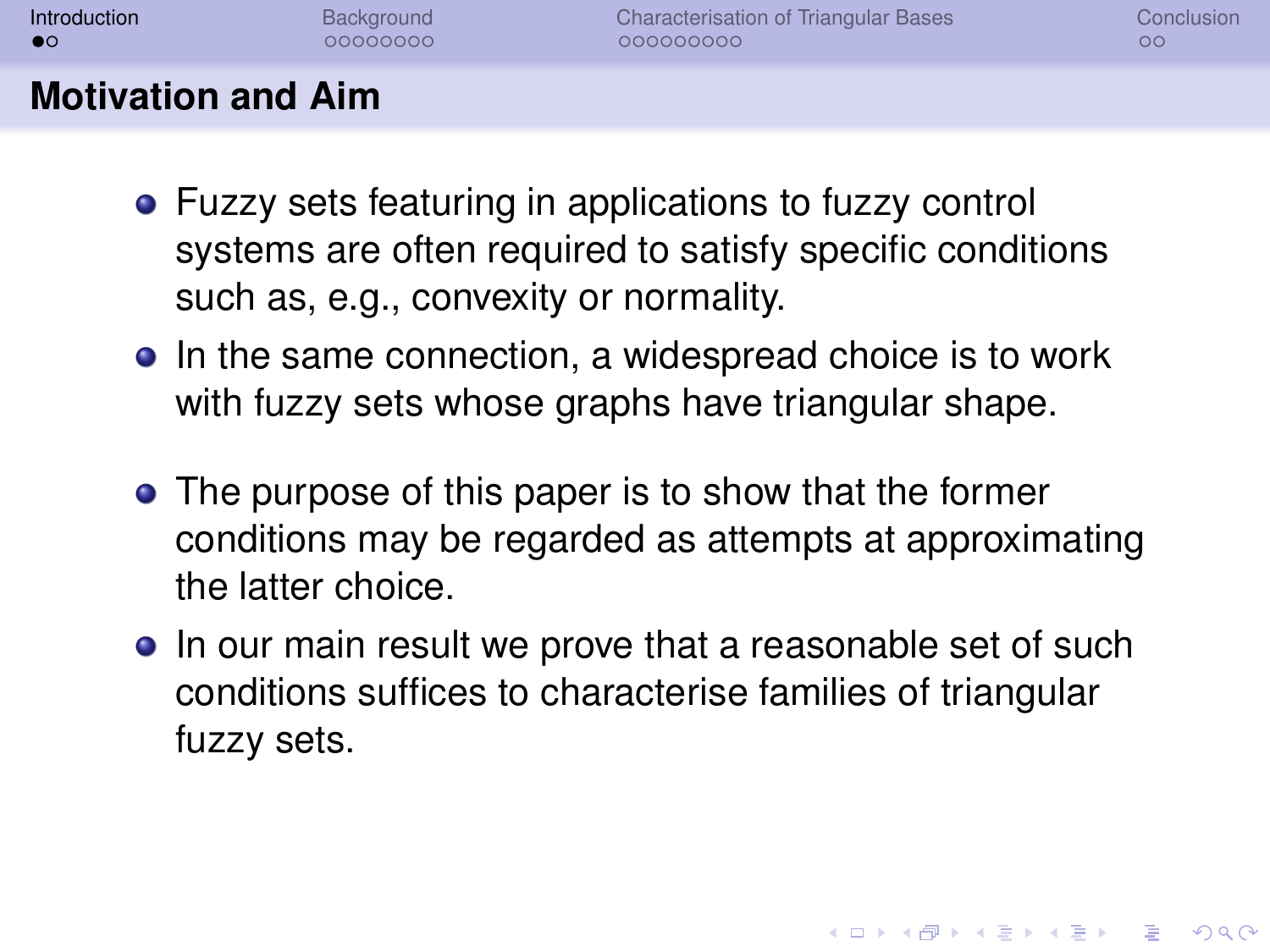| Introduction              | Background | <b>Characterisation of Triangular Bases</b> | Conclusion |
|---------------------------|------------|---------------------------------------------|------------|
| $\bullet$                 | 00000000   | 000000000                                   | OC         |
| <b>Motivation and Aim</b> |            |                                             |            |

- Fuzzy sets featuring in applications to fuzzy control systems are often required to satisfy specific conditions such as, e.g., convexity or normality.
- In the same connection, a widespread choice is to work with fuzzy sets whose graphs have triangular shape.
- The purpose of this paper is to show that the former conditions may be regarded as attempts at approximating the latter choice.
- In our main result we prove that a reasonable set of such conditions suffices to characterise families of triangular fuzzy sets.
- A second result provides an additional characterisation of such families in terms of properties of the curve that they parametrise.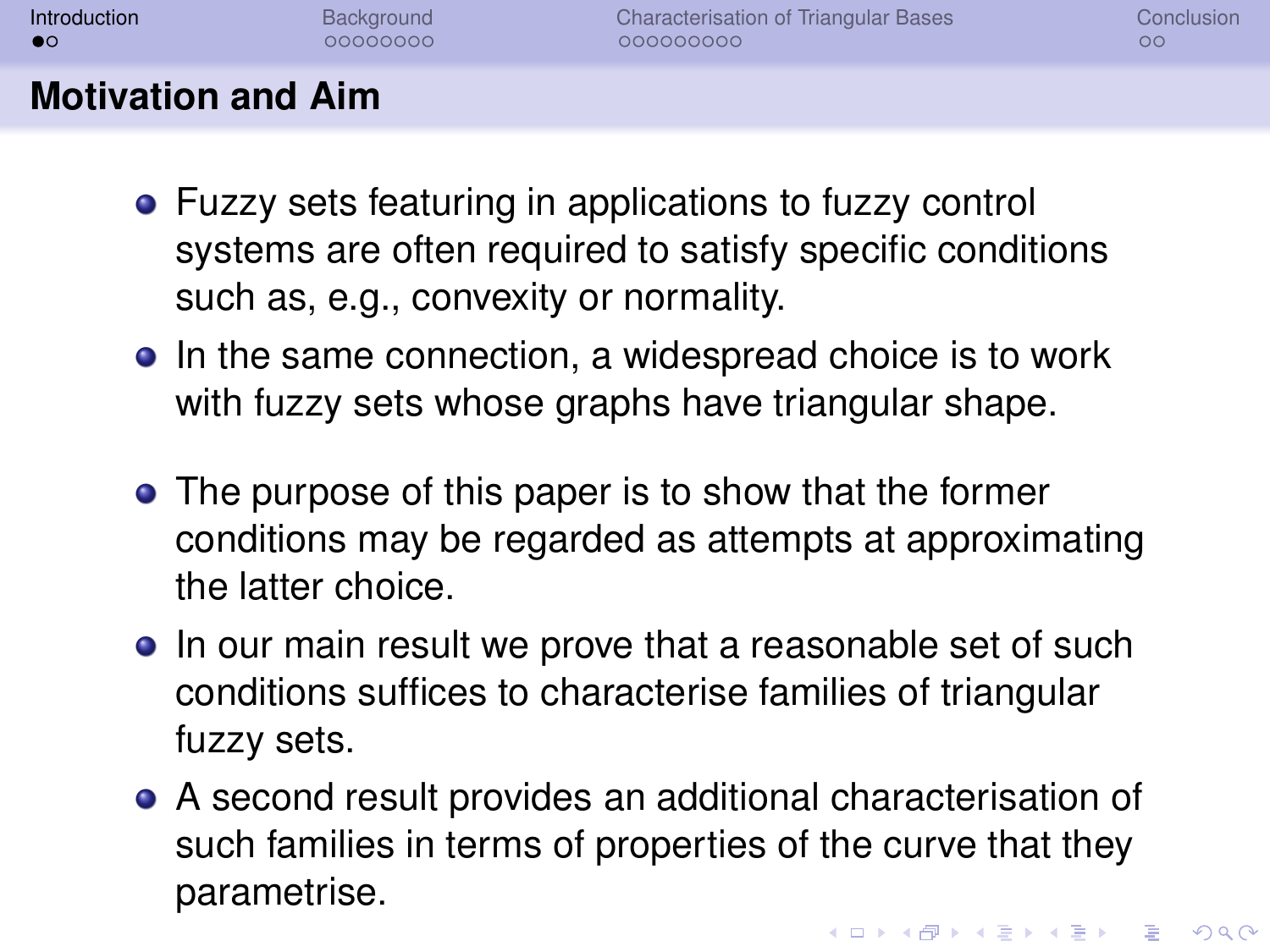| Introduction   | Background | <b>Characterisation of Triangular Bases</b> | Conclusion |
|----------------|------------|---------------------------------------------|------------|
| $\circ\bullet$ | 00000000   | 000000000                                   | $\circ$    |
| <b>Outline</b> |            |                                             |            |



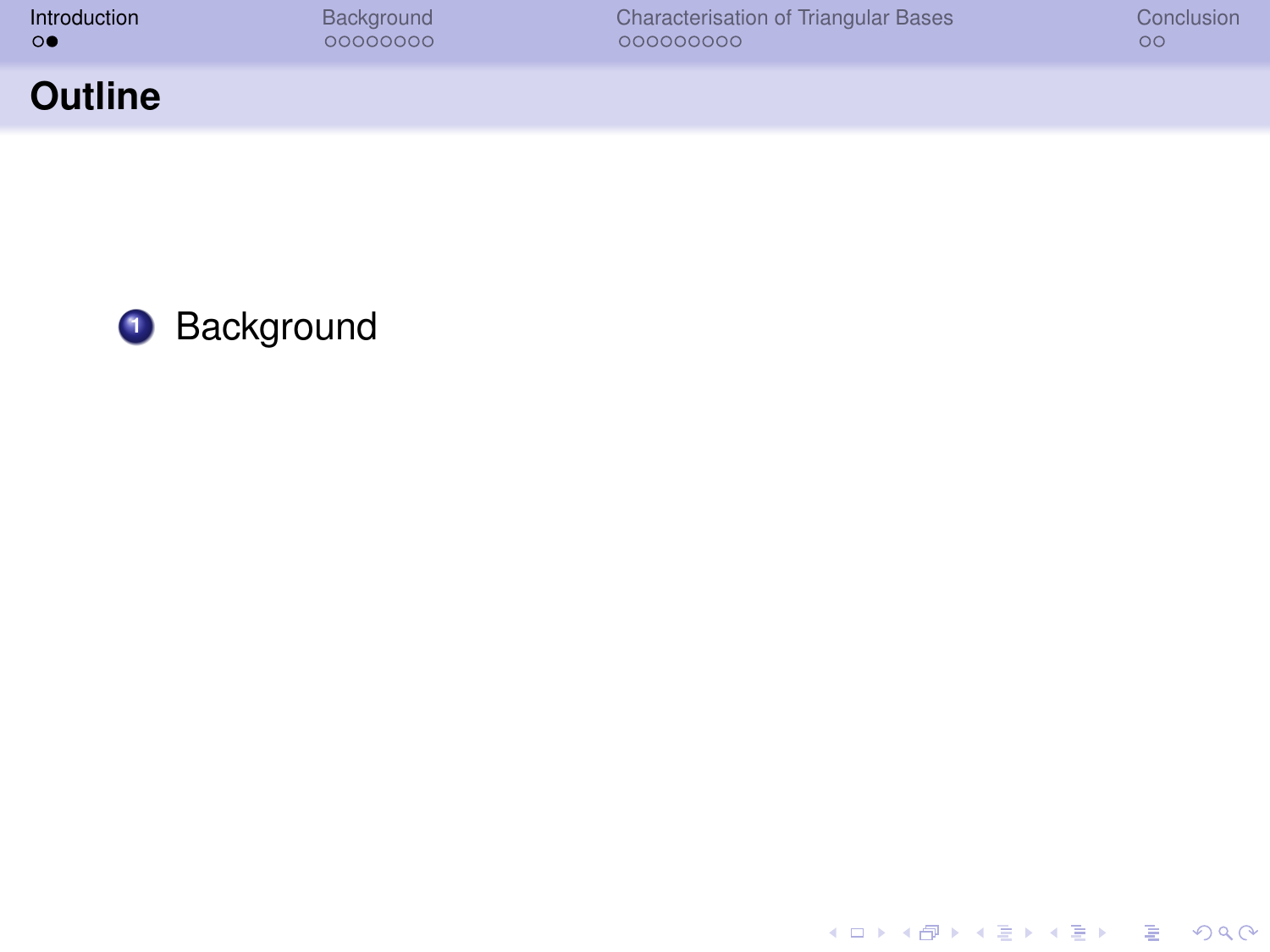| Introduction   | Background | Characterisation of Triangular Bases | Conclusion |
|----------------|------------|--------------------------------------|------------|
| $\circ\bullet$ | 00000000   | 000000000                            | $\circ$    |
| <b>Outline</b> |            |                                      |            |

## **<sup>1</sup>** Background

**<sup>2</sup>** Characterisation of pseudo-triangular basis of fuzzy set in terms of general properties of the fuzzy sets.

K ロ ▶ K @ ▶ K 할 ▶ K 할 ▶ 이 할 → 9 Q Q →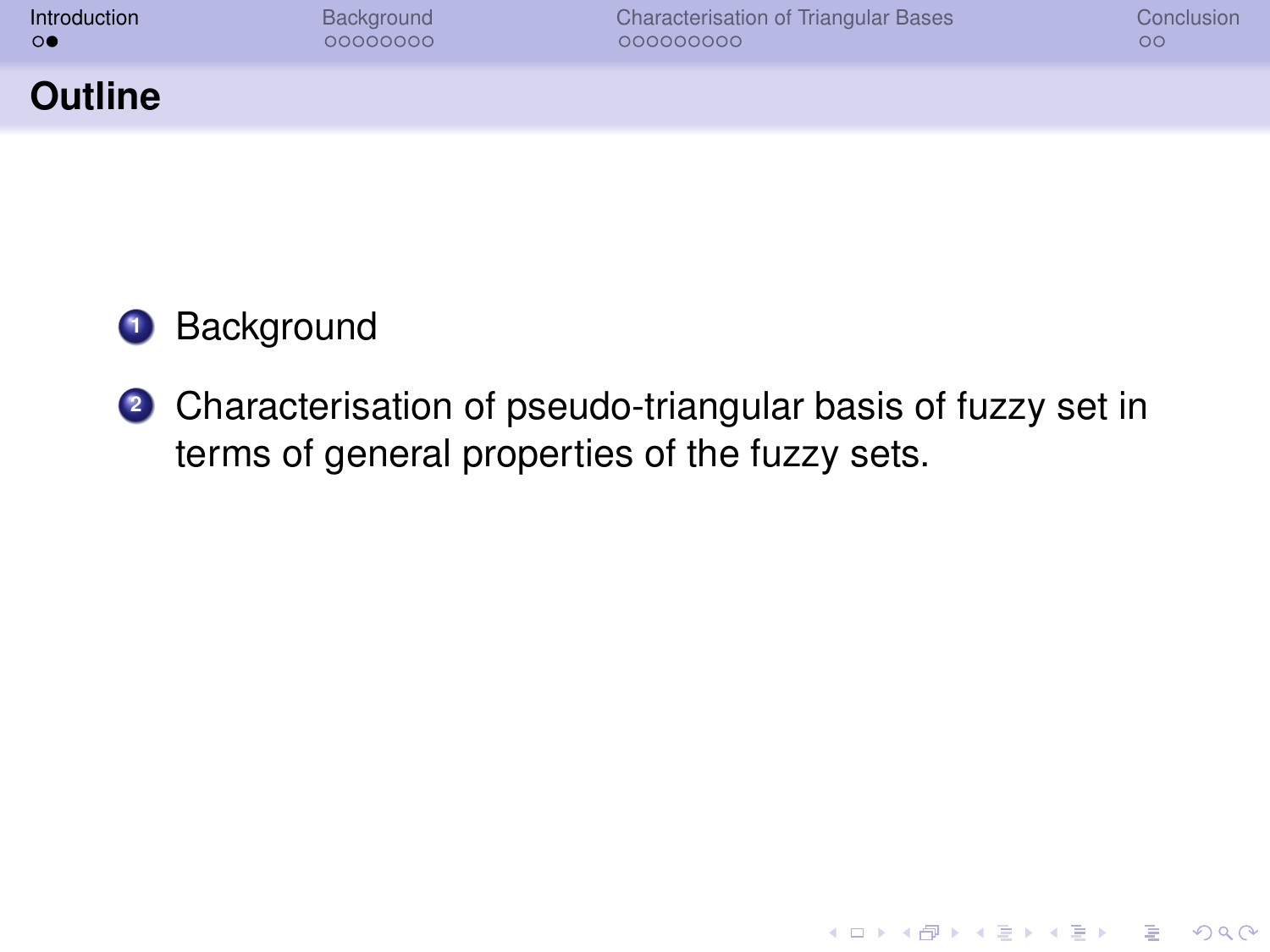| <b>Introduction</b> | Background | <b>Characterisation of Triangular Bases</b> | Conclusion |
|---------------------|------------|---------------------------------------------|------------|
| $\circ$             | 00000000   | 000000000                                   | $\circ$    |
| <b>Outline</b>      |            |                                             |            |

## **<sup>1</sup>** Background

- **<sup>2</sup>** Characterisation of pseudo-triangular basis of fuzzy set in terms of general properties of the fuzzy sets.
- **<sup>3</sup>** Characterisation of triangular basis of fuzzy set in terms of general properties of the fuzzy sets.

**KORKARA KERKER DAGA**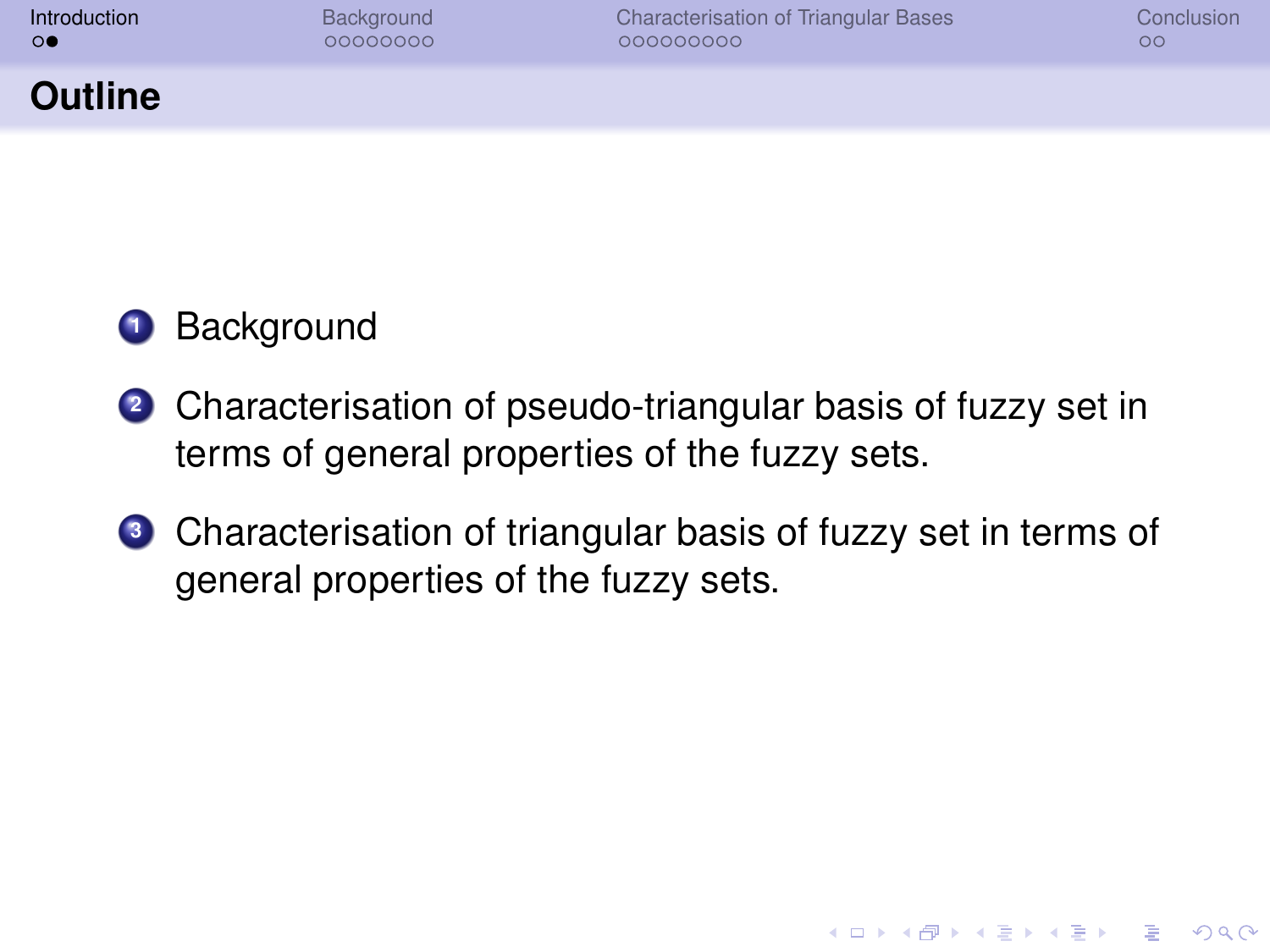| าtroduction |  |
|-------------|--|
| ю           |  |

**KOD KARD KED KED BE YOUR** 

#### **Outline**

## **<sup>1</sup>** Background

- **<sup>2</sup>** Characterisation of pseudo-triangular basis of fuzzy set in terms of general properties of the fuzzy sets.
- **<sup>3</sup>** Characterisation of triangular basis of fuzzy set in terms of general properties of the fuzzy sets.
- **<sup>4</sup>** Characterisation of pseudo-triangular basis of fuzzy set in terms of properties of the curve that they parametrise.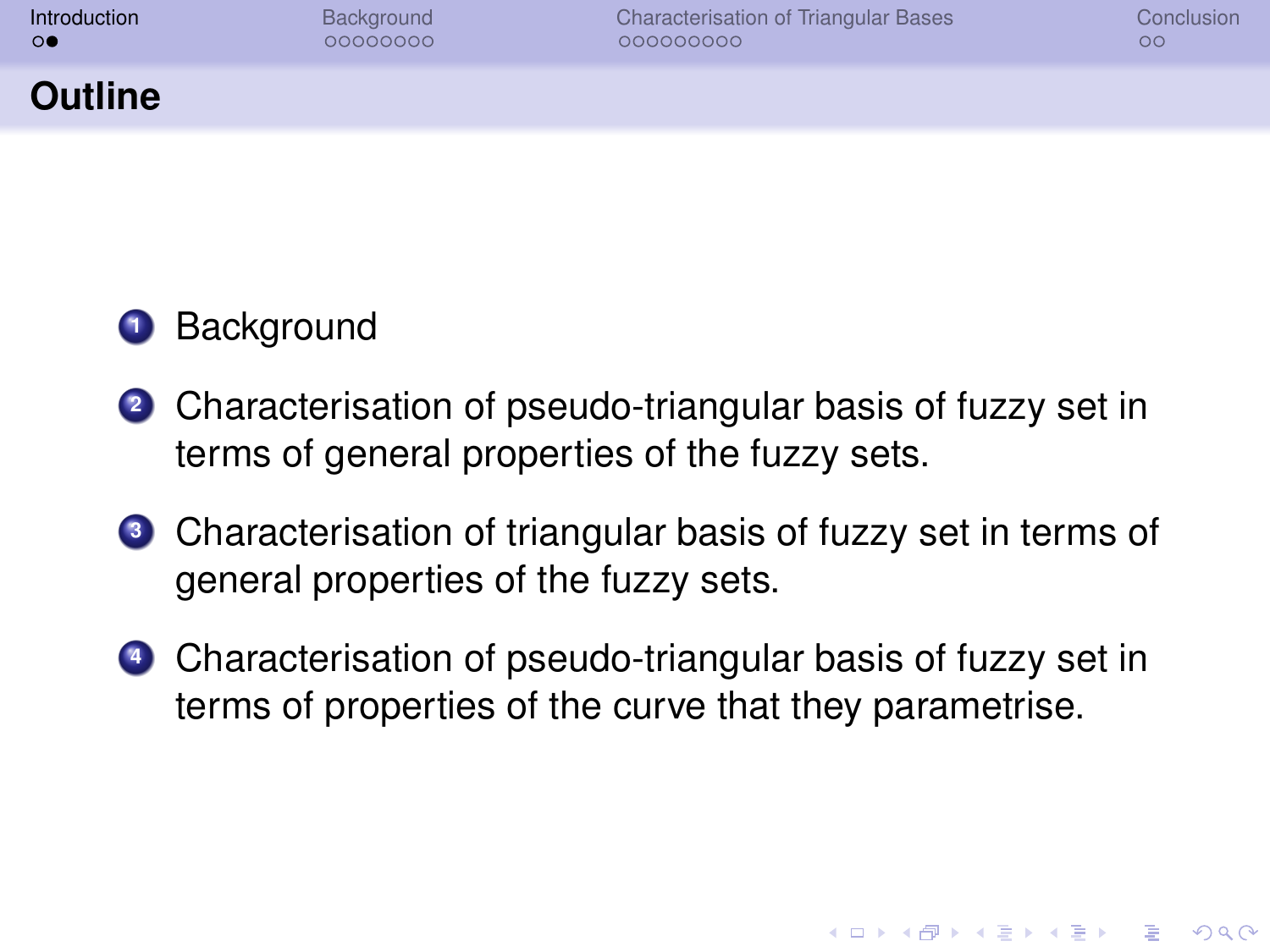

<span id="page-10-0"></span>By a *fuzzy set* we mean a function  $f: [0, 1] \rightarrow [0, 1]$ . Throughout this presentation, we fix a finite nonempty family of fuzzy sets  $P = \{f_1, \ldots, f_n\}$ .

**KORKARYKERKE PORCH**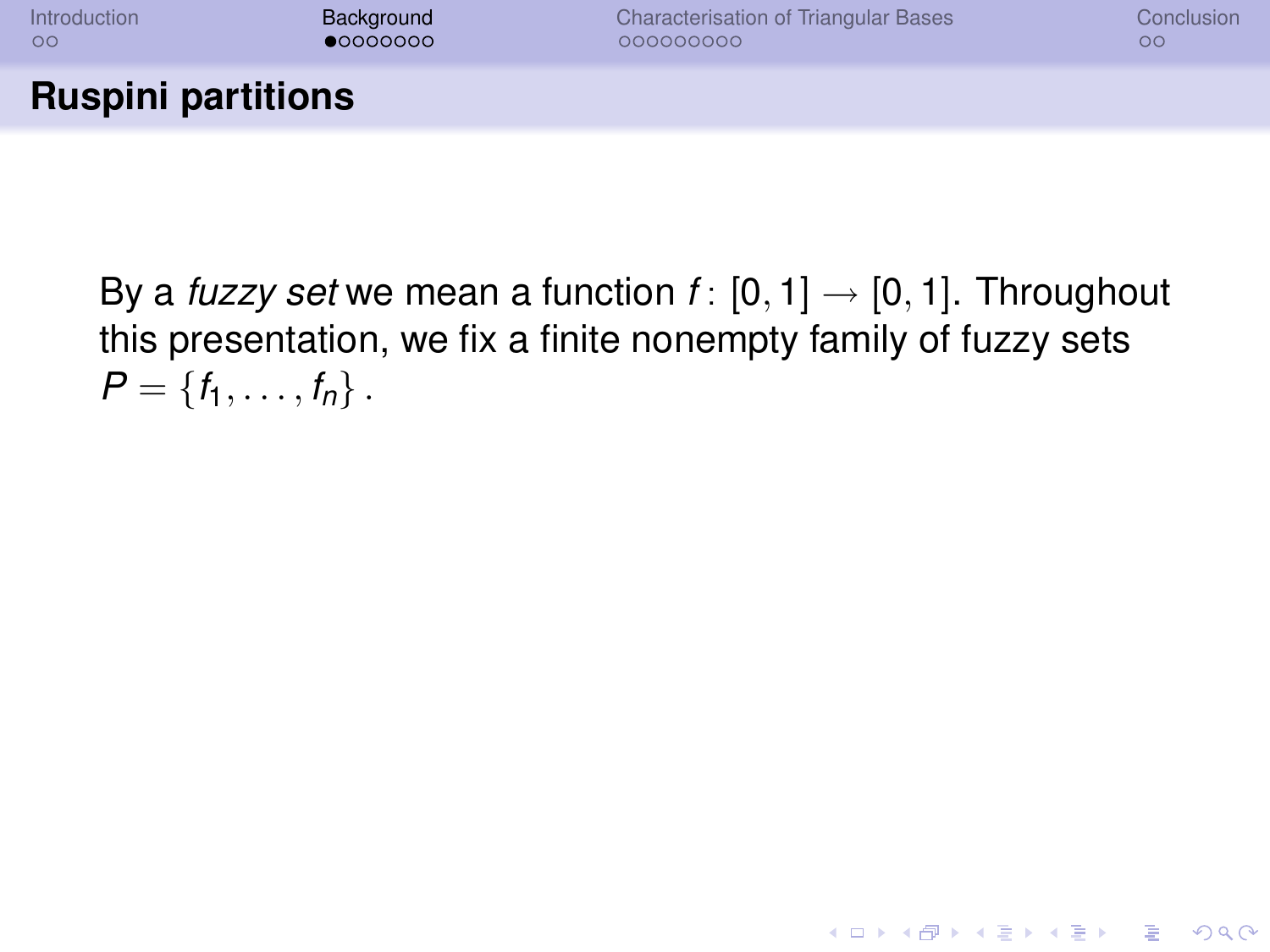

By a *fuzzy set* we mean a function  $f: [0, 1] \rightarrow [0, 1]$ . Throughout this presentation, we fix a finite nonempty family of fuzzy sets  $P = \{f_1, \ldots, f_n\}$ .

#### **Definition**

*P* is a *Ruspini partition* if for all  $x \in [0, 1]$ 

$$
\sum_{i=1}^n f_i(x)=1.
$$

**KOD KARD KED KED BE YOUR**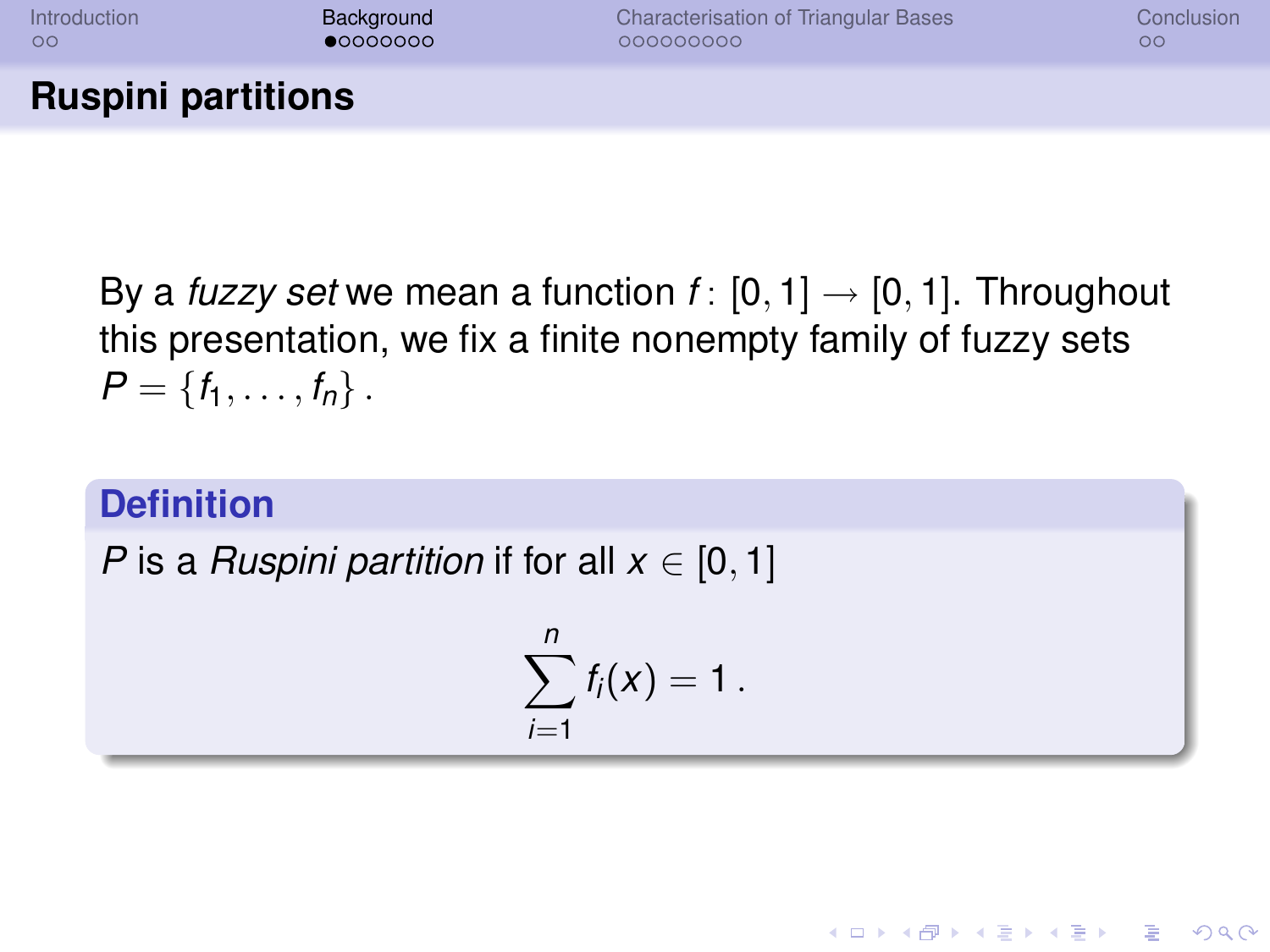| <b>Introduction</b> | Background | <b>Characterisation of Triangular Bases</b> | Conclusion |
|---------------------|------------|---------------------------------------------|------------|
| 00                  | 00000000   | 000000000                                   | oο         |
| Overlapping         |            |                                             |            |

## **Definition**

We say *P* is 2*-overlapping* if for all  $x \in [0, 1]$  and all triples of indices  $i_1 \neq i_2 \neq i_3$  one has

 $min \{f_{i_1}(x), f_{i_2}(x), f_{i_3}(x)\} = 0$ .

**KORK ERKER ADAM ADA**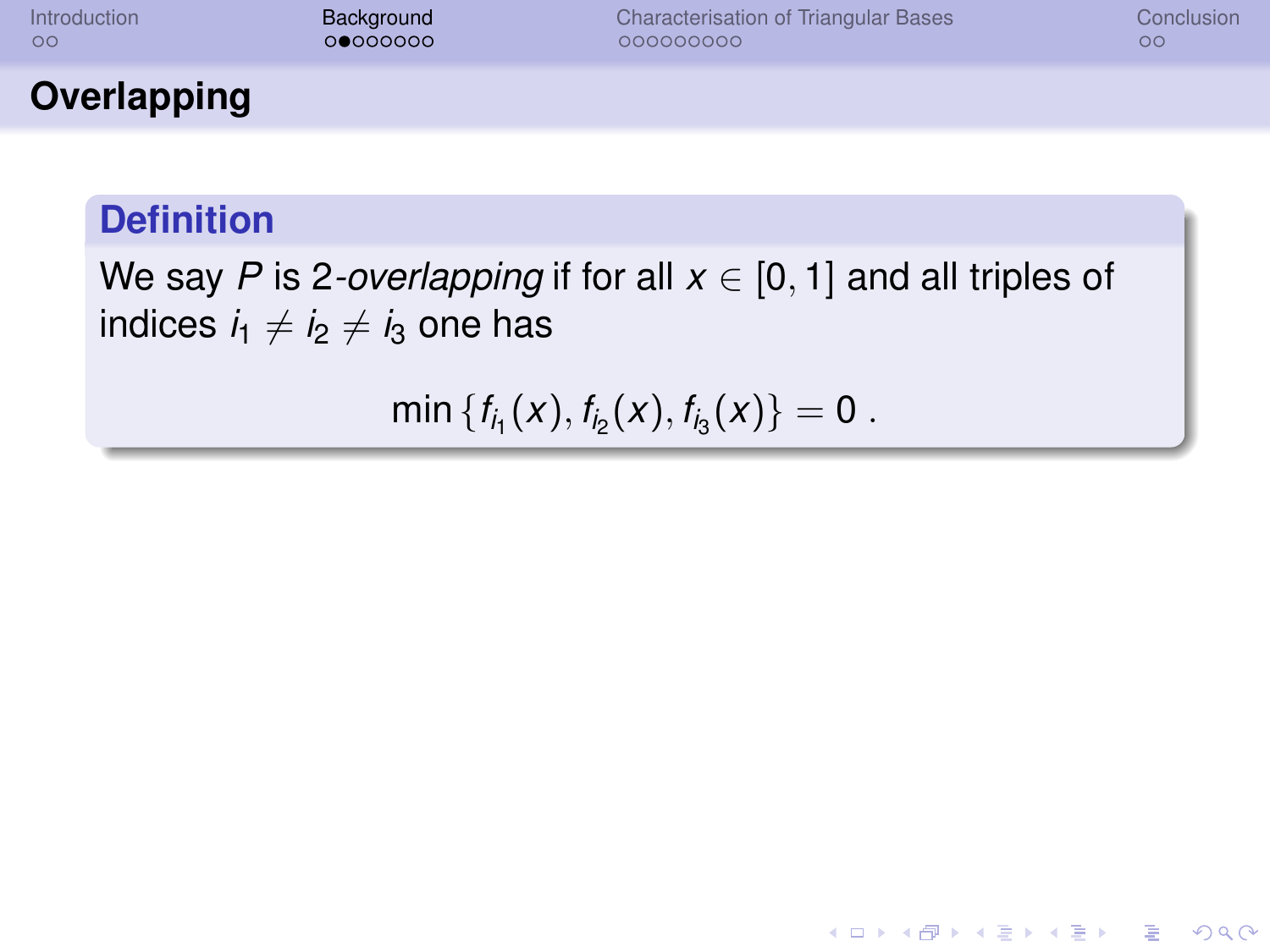| <b>Introduction</b> | Background | <b>Characterisation of Triangular Bases</b> | Conclusion |
|---------------------|------------|---------------------------------------------|------------|
| 00                  | 00000000   | 000000000                                   | oο         |
| Overlapping         |            |                                             |            |

## **Definition**

We say *P* is 2-*overlapping* if for all  $x \in [0, 1]$  and all triples of indices  $i_1 \neq i_2 \neq i_3$  one has

 $min \{f_{i_1}(x), f_{i_2}(x), f_{i_3}(x)\} = 0$ .



**Figure:** A 2-overlapping Ruspini partition  $\{f_1, f_2, f_3\}$ .

**KOD KARD KED KED BE YOUR**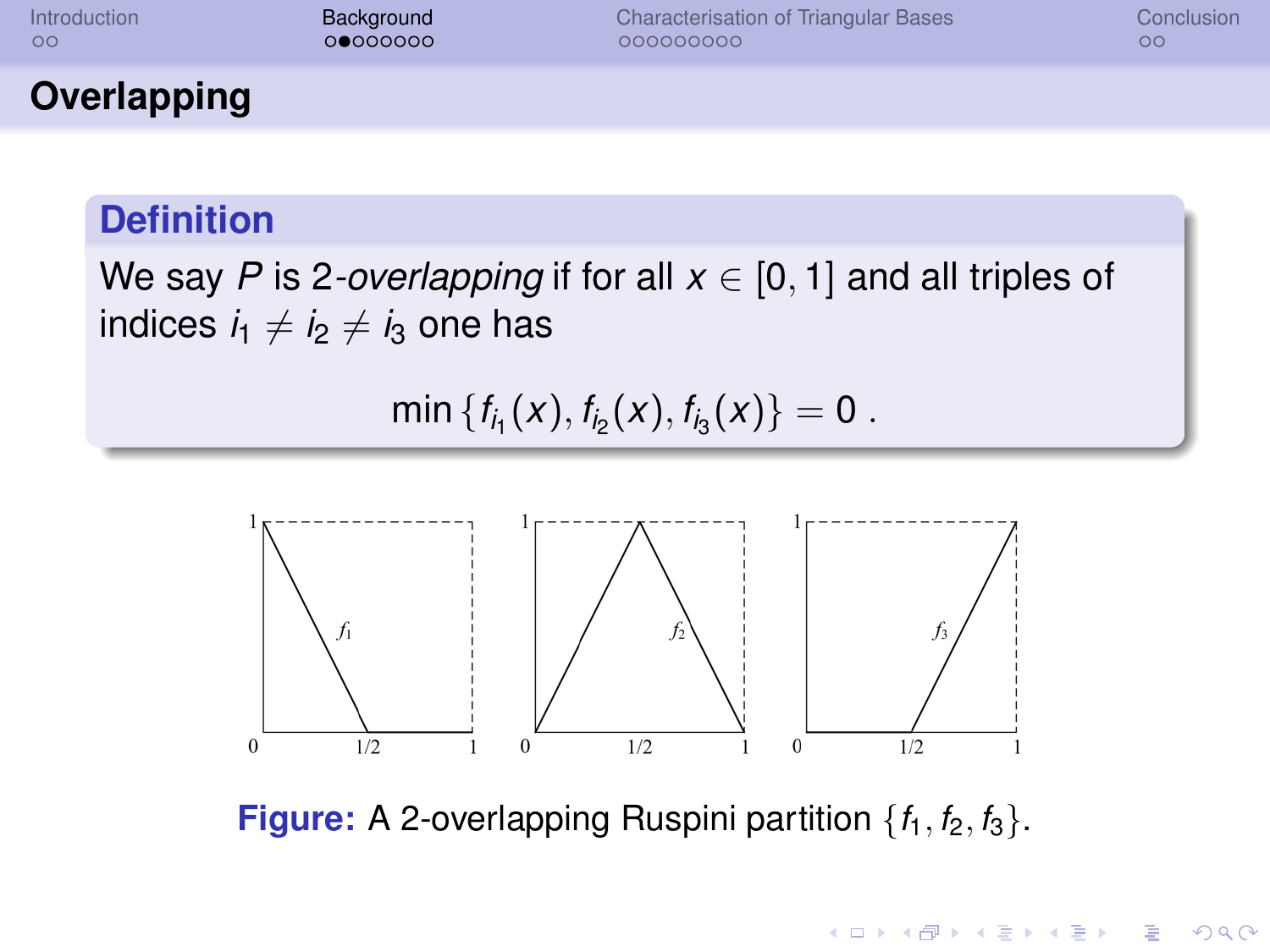| <b>Introduction</b> | Background | <b>Characterisation of Triangular Bases</b> | Conclusion |
|---------------------|------------|---------------------------------------------|------------|
| 00                  | 00000000   | 000000000                                   | $\circ$    |
| <b>Normality</b>    |            |                                             |            |

The Ruspini and the 2-overlapping conditions apply to a family of fuzzy sets. Other properties that we consider apply to a single fuzzy set.

K ロ ▶ K @ ▶ K 할 ▶ K 할 ▶ 이 할 → 9 Q Q →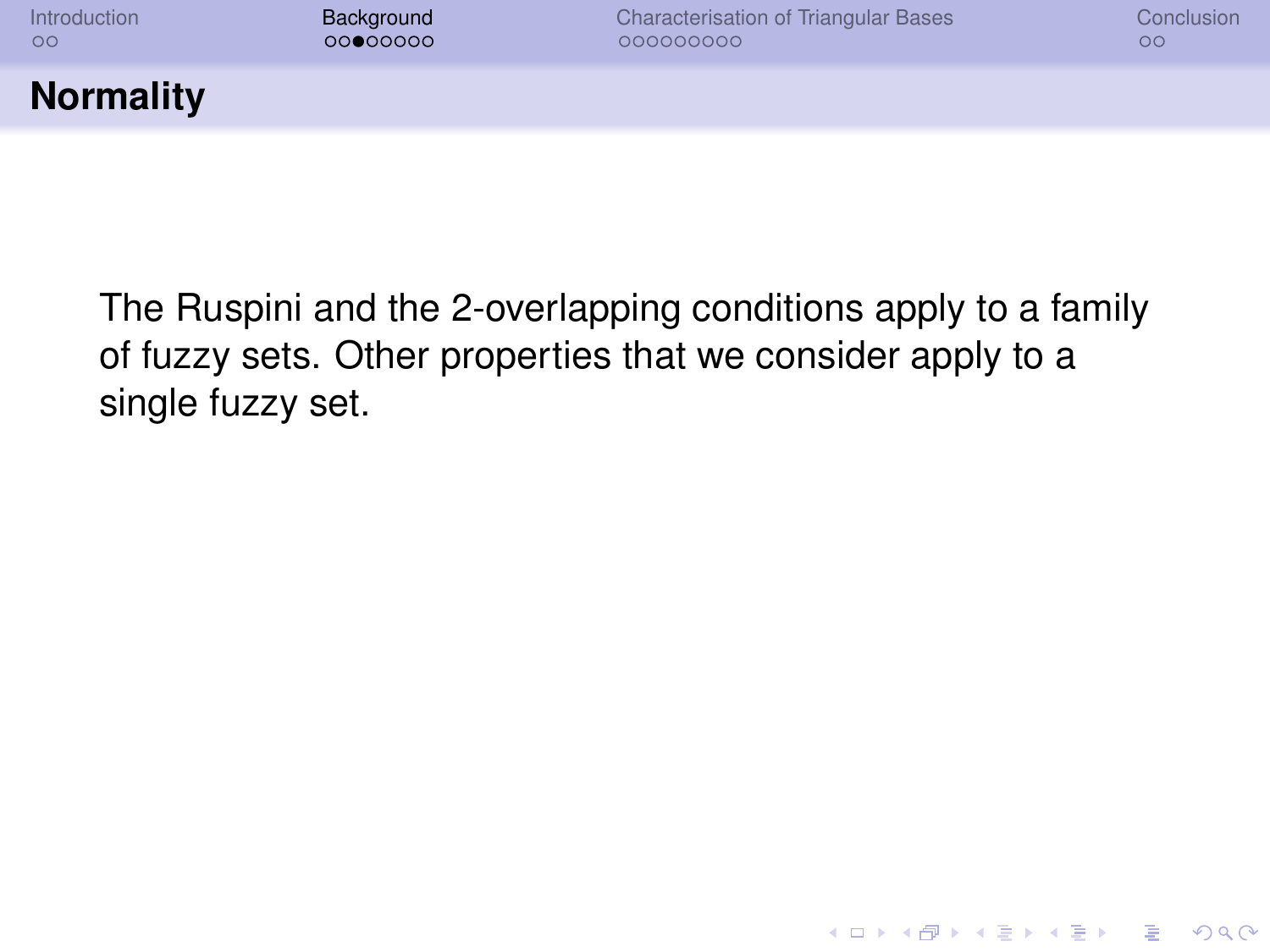| <b>Introduction</b> | Background | Characterisation of Triangular Bases | Conclusion |
|---------------------|------------|--------------------------------------|------------|
| 00                  | 00000000   | 000000000                            | $\circ$    |
| <b>Normality</b>    |            |                                      |            |

The Ruspini and the 2-overlapping conditions apply to a family of fuzzy sets. Other properties that we consider apply to a single fuzzy set.

#### **Definition**

A fuzzy set  $f: [0, 1] \rightarrow [0, 1]$  is *normal* if there exist  $x \in [0, 1]$ such that  $f(x) = 1$ .

If, moreover,  $f(y) \neq 1$  for all  $y \in [0, 1]$  with  $y \neq x$ , we say that *f* is *strongly normal*.

**KOD KARD KED KED BE YOUR**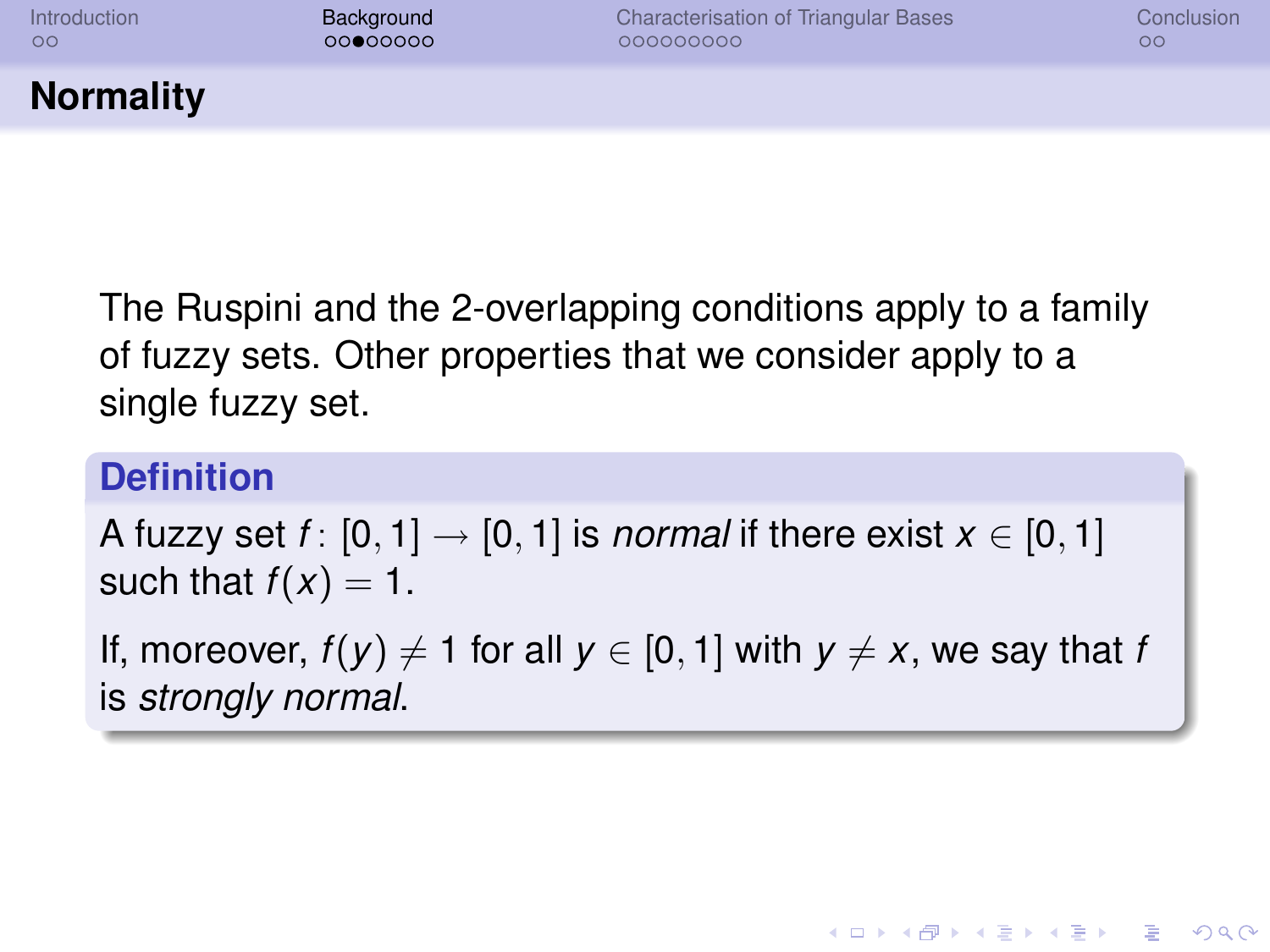| Introduction     | Background | <b>Characterisation of Triangular Bases</b> | Conclusion |
|------------------|------------|---------------------------------------------|------------|
| $\circ$          | 00000000   | 000000000                                   | OΟ         |
| <b>Convexity</b> |            |                                             |            |

Classically,  $f: [0, 1] \rightarrow [0, 1]$  is *convex* if for all  $x, y, \lambda \in [0, 1]$ , with  $x \neq y$ ,

$$
f(\lambda x + (1 - \lambda)y) \geq \lambda f(x) + (1 - \lambda)f(y).
$$
 (1)

**KID X 4 @ X X 暑 X X 暑 X 2 暑 → 2 → 9 Q Q →**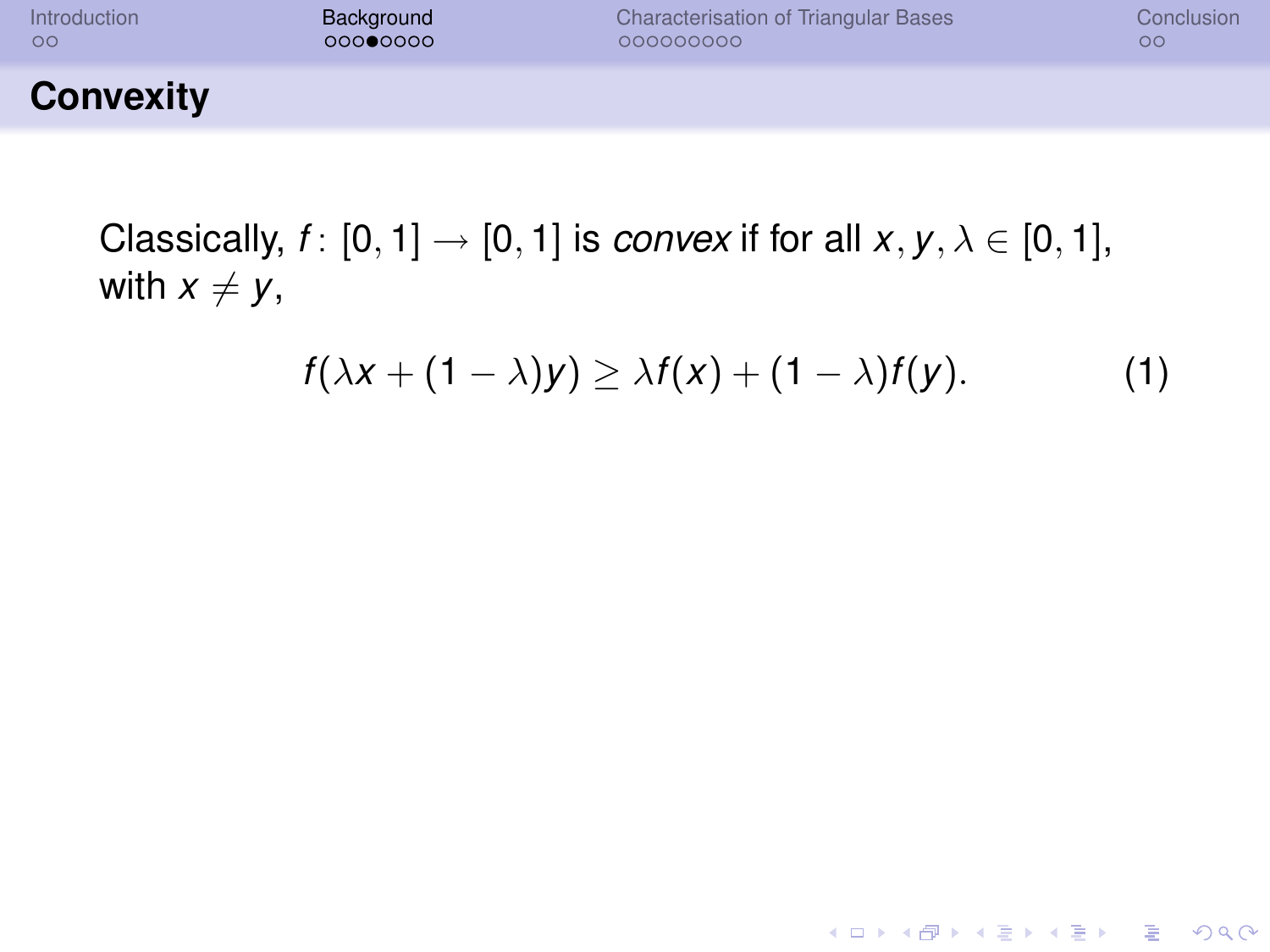| Introduction     | Background | <b>Characterisation of Triangular Bases</b> | Conclusion |
|------------------|------------|---------------------------------------------|------------|
| $\circ$          | 00000000   | 000000000                                   | $\circ$    |
| <b>Convexity</b> |            |                                             |            |

Classically,  $f: [0, 1] \rightarrow [0, 1]$  is *convex* if for all  $x, y, \lambda \in [0, 1]$ , with  $x \neq y$ ,

$$
f(\lambda x + (1 - \lambda)y) \geq \lambda f(x) + (1 - \lambda)f(y).
$$
 (1)

**KORK STRAIN A STRAIN A STRAIN** 

### **Definition**

The function *f* is *min-convex* if for all  $x, y, \lambda \in [0, 1]$ ,

$$
f(\lambda x + (1 - \lambda)y) \geq \min(f(x), f(y)),
$$

and it is *strictly min-convex* if for  $\lambda \in (0, 1)$ 

$$
f(\lambda x + (1 - \lambda)y) > \min(f(x), f(y)).
$$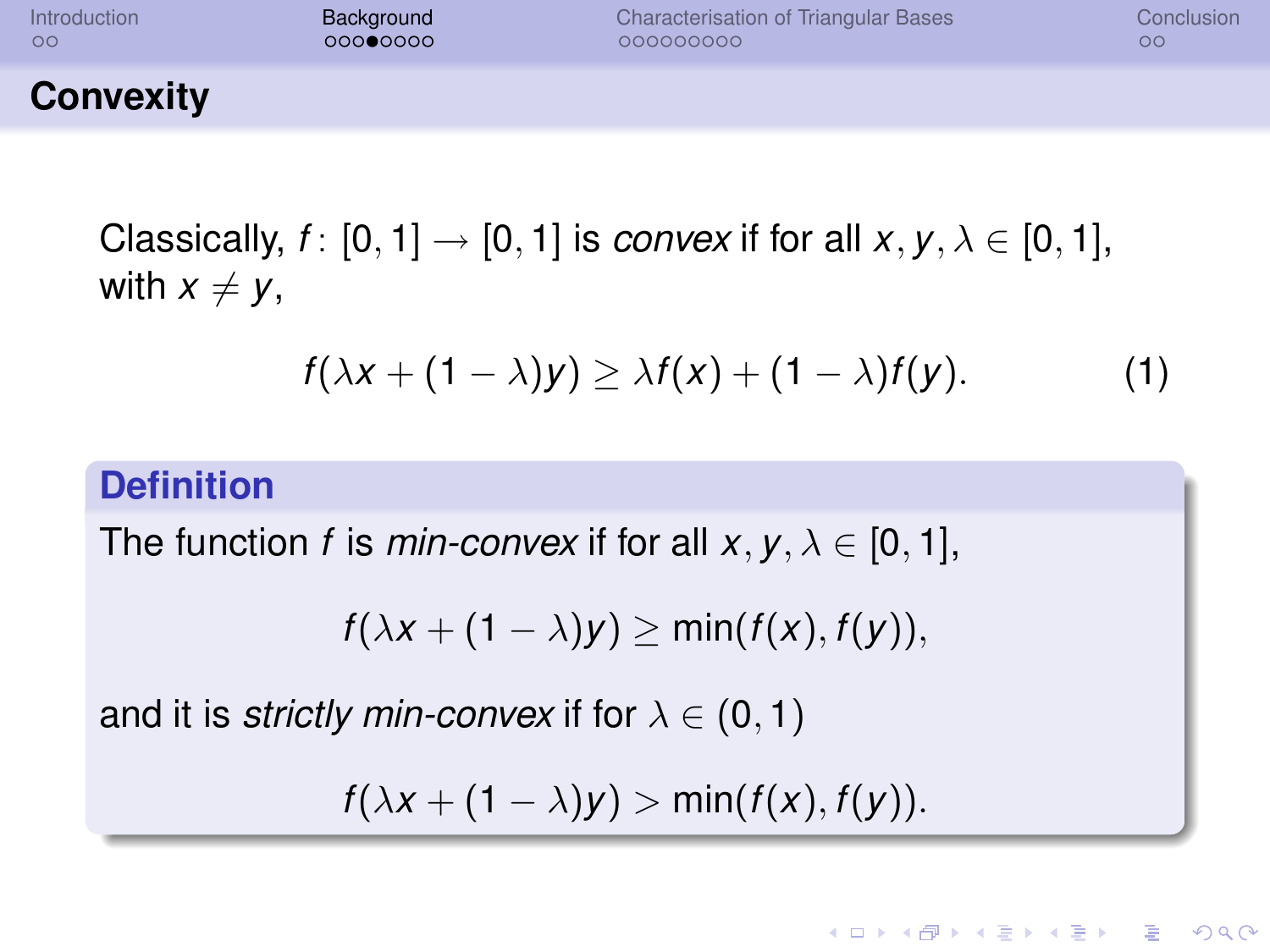

K ロ ▶ K @ ▶ K 할 ▶ K 할 ▶ 이 할 → 9 Q Q →

#### **min-convexity, an example**



**Figure:** A min-convex function which is not convex.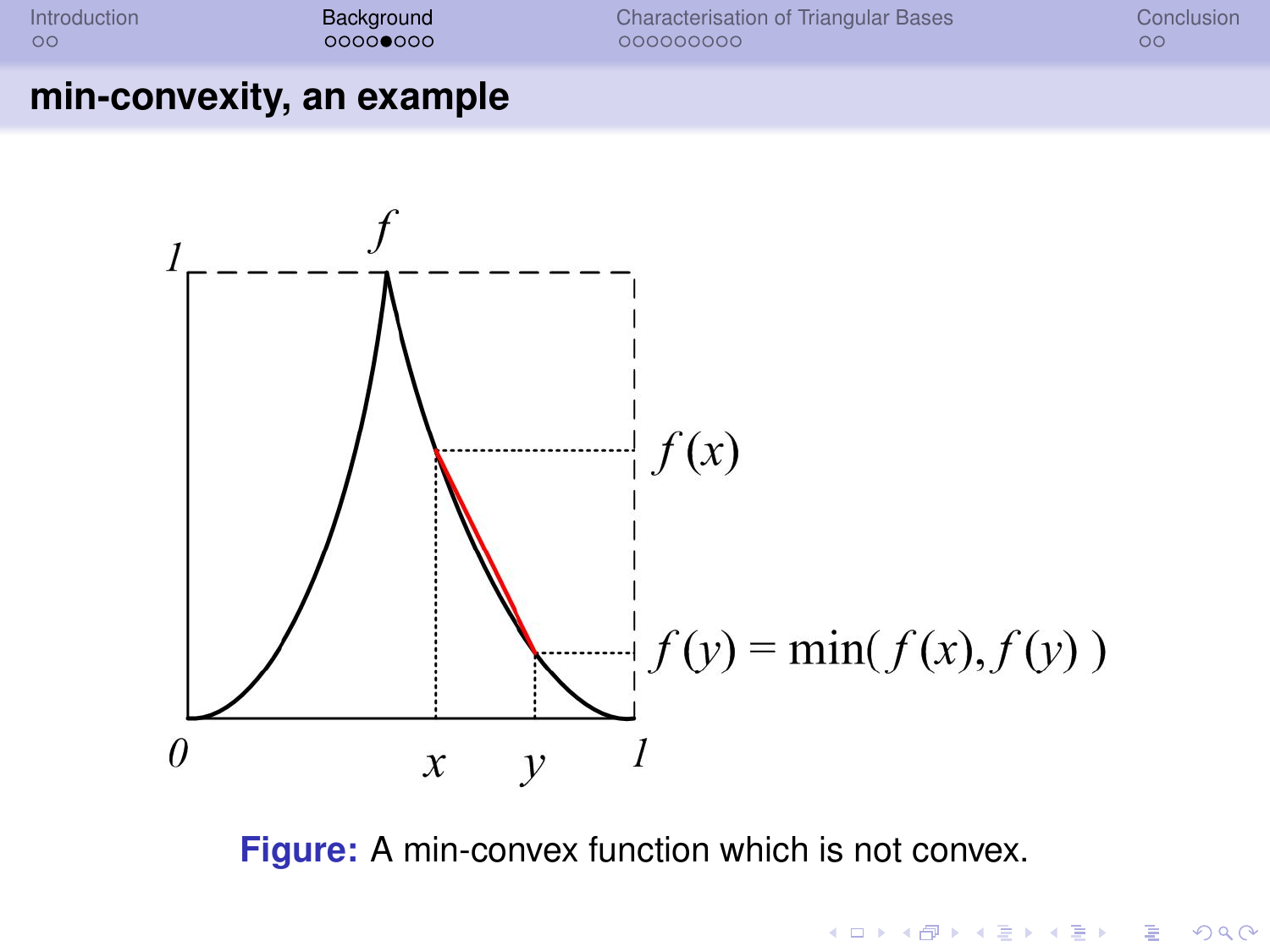| <b>Introduction</b>    | Background | <b>Characterisation of Triangular Bases</b> | Conclusion |
|------------------------|------------|---------------------------------------------|------------|
| 00                     | 000000000  | 000000000                                   | oο         |
| <b>Local Convexity</b> |            |                                             |            |

**Kロトメ部トメミトメミト ミニのQC** 

## Let us call  $S_f = \{x \in [0, 1] \mid f(x) > 0\}$  the *support* of *f*.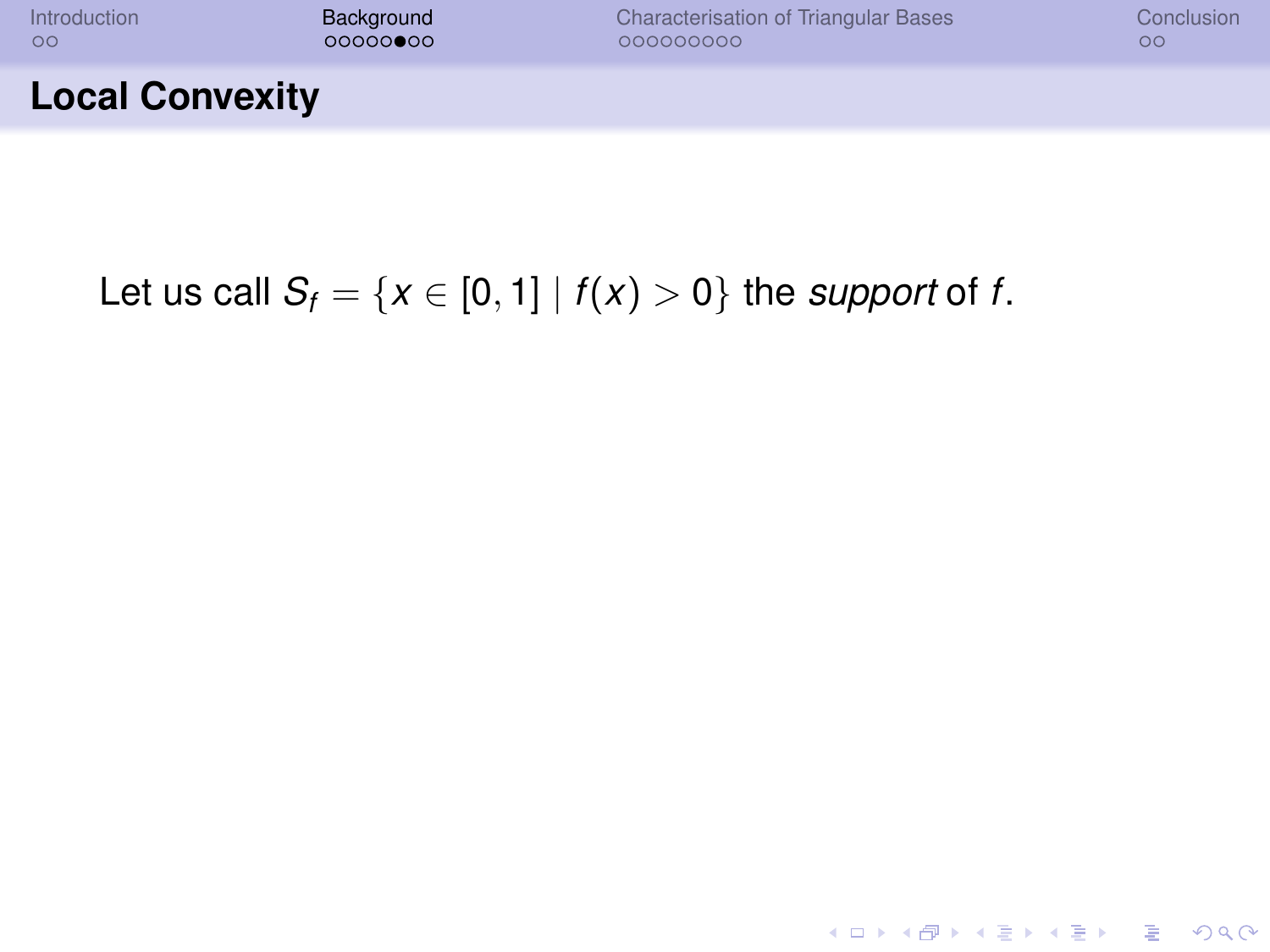| Introduction           | Background | Characterisation of Triangular Bases | Conclusion |
|------------------------|------------|--------------------------------------|------------|
| $\circ$                | 000000000  | 000000000                            | $\circ$    |
| <b>Local Convexity</b> |            |                                      |            |

Let us call  $S_f = \{x \in [0, 1] \mid f(x) > 0\}$  the *support* of *f*.

#### **Definition**

We say *f* is *convex on its support* if

$$
f(\lambda x + (1 - \lambda)y) \geq \lambda f(x) + (1 - \lambda)f(y).
$$

**KORK STRAIN A STRAIN A STRAIN** 

holds for each  $x, y \in [0, 1]$  such that  $[x, y] \subseteq S_f$ .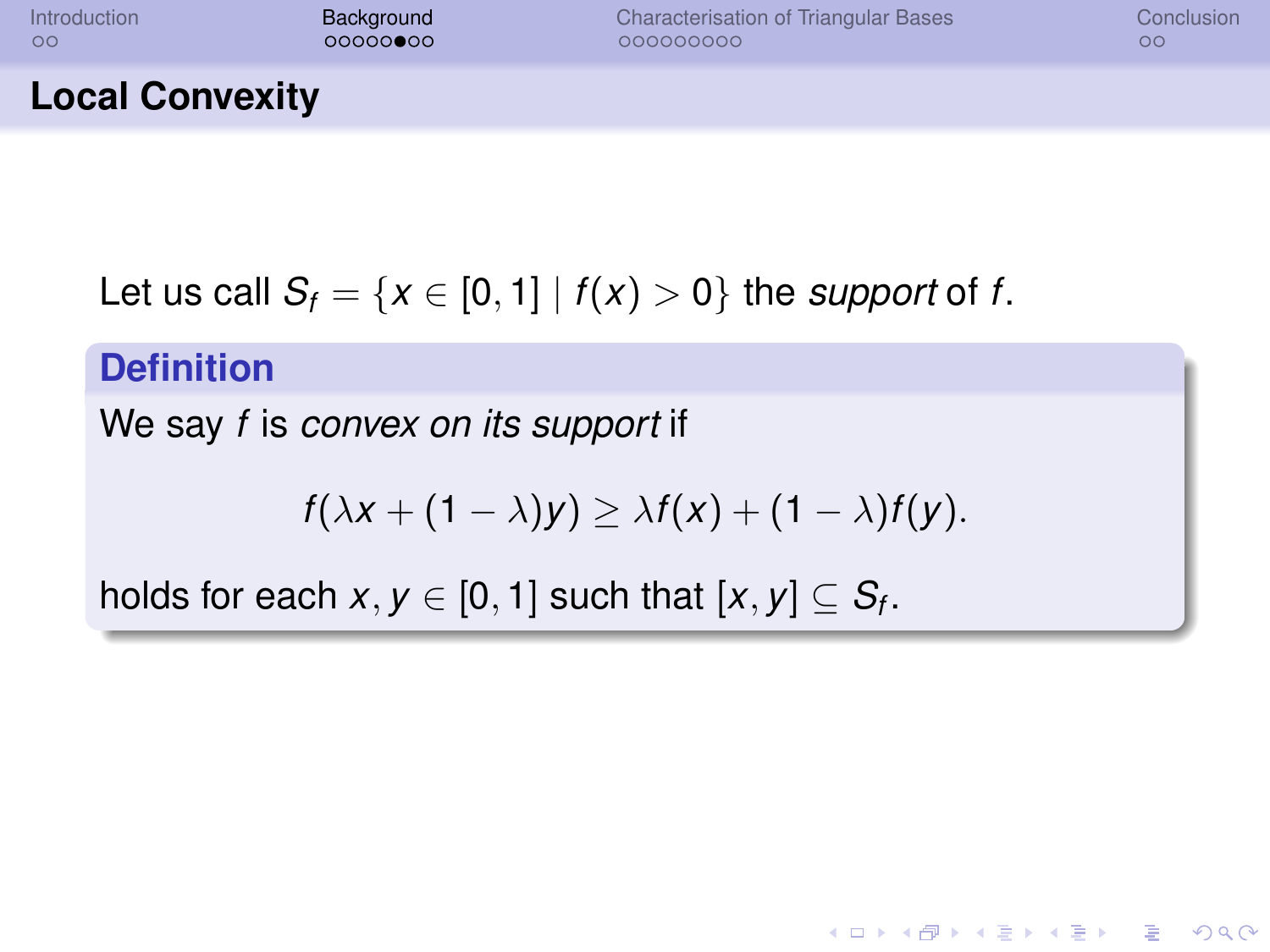| Introduction           | Background | <b>Characterisation of Triangular Bases</b> | Conclusion |
|------------------------|------------|---------------------------------------------|------------|
| $\circ$                | 000000000  | 000000000                                   | OΟ         |
| <b>Local Convexity</b> |            |                                             |            |

Let us call  $S_f = \{x \in [0, 1] \mid f(x) > 0\}$  the *support* of *f*.

**Definition**

We say *f* is *convex on its support* if

$$
f(\lambda x + (1 - \lambda)y) \geq \lambda f(x) + (1 - \lambda)f(y).
$$

**KORK ERKER ADAM ADA** 

holds for each  $x, y \in [0, 1]$  such that  $[x, y] \subseteq S_f$ .

We define the notions of (*strict*) *min-convexity of f on its support* in the same manner, *mutatis mutandis*.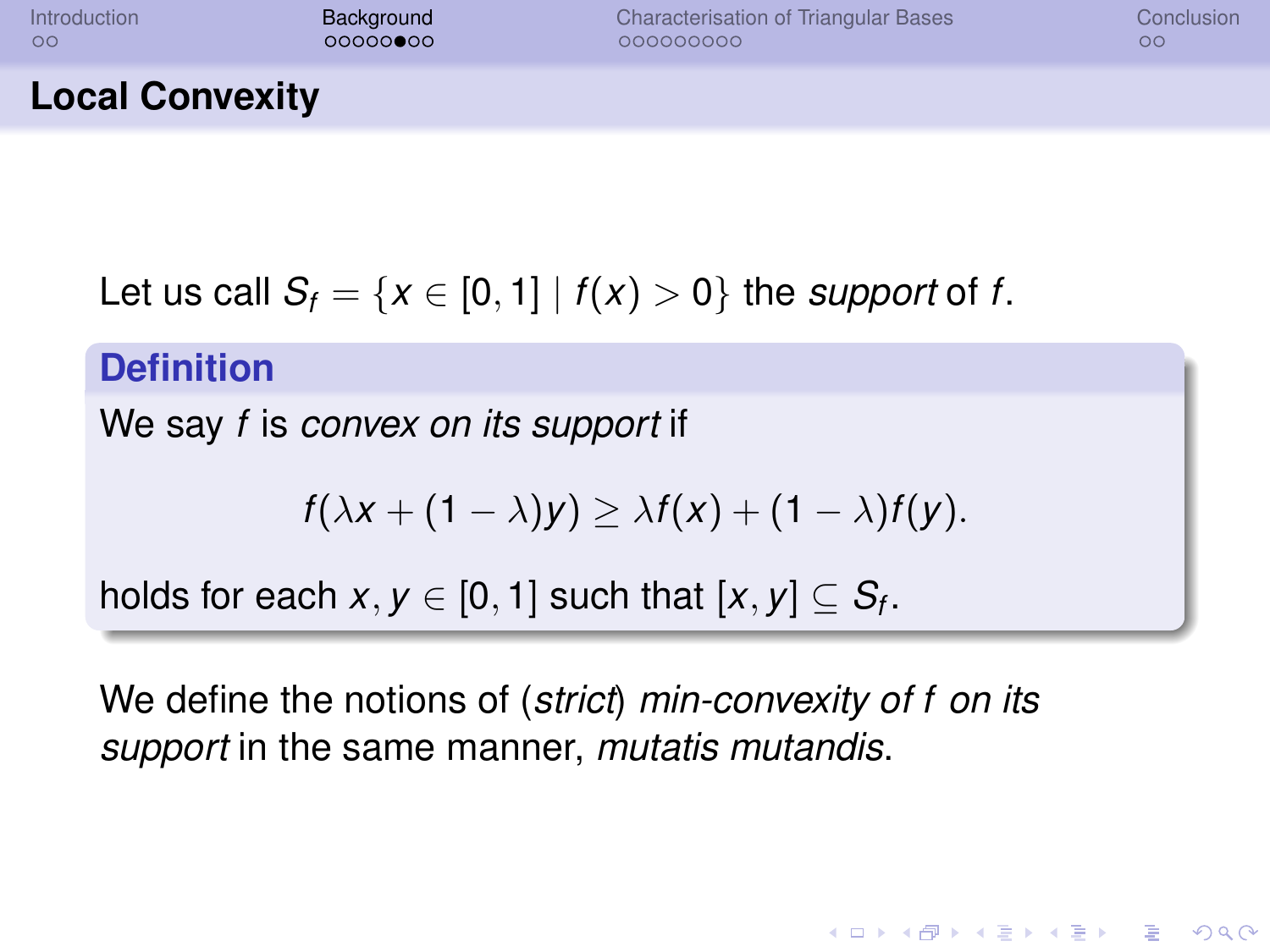| Introduction |  |
|--------------|--|
| $\circ$      |  |

## **Triangular basis of fuzzy sets**

## **Definition**

A finite family  $P = \{f_1, \ldots, f_n\}$  of continuous fuzzy sets is a *pseudo-triangular basis* if there exist  $0 = t_1 < t_2 < \cdots < t_{n-1} < t_n = 1$  such that (up to a permutation of the indices) for each  $i = 1, \ldots, n - 1$ 

\n- **a)** 
$$
f_i(t_i) = 1
$$
,  $f_i(t_{i+1}) = 0$ ,
\n- **b)**  $f_j(x) = 0$ , for  $x \in [t_i, t_{i+1}], j \neq i, i+1$ ,
\n- **c)**  $f_{i+1}(x) = 1 - f_i(x)$ , for  $x \in [t_i, t_{i+1}]$ , and
\n- **d)**  $f_i, f_{i+1}$  are bijective when restricted to  $[t_i, t_{i+1}]$ .
\n

Further, *P* is a *triangular basis* if the following condition holds in place of *d*).

*d*<sup>\*</sup>) *f<sub>i</sub>*, *f<sub>i+1</sub>* are linear over  $[t_i, t_{i+1}]$ .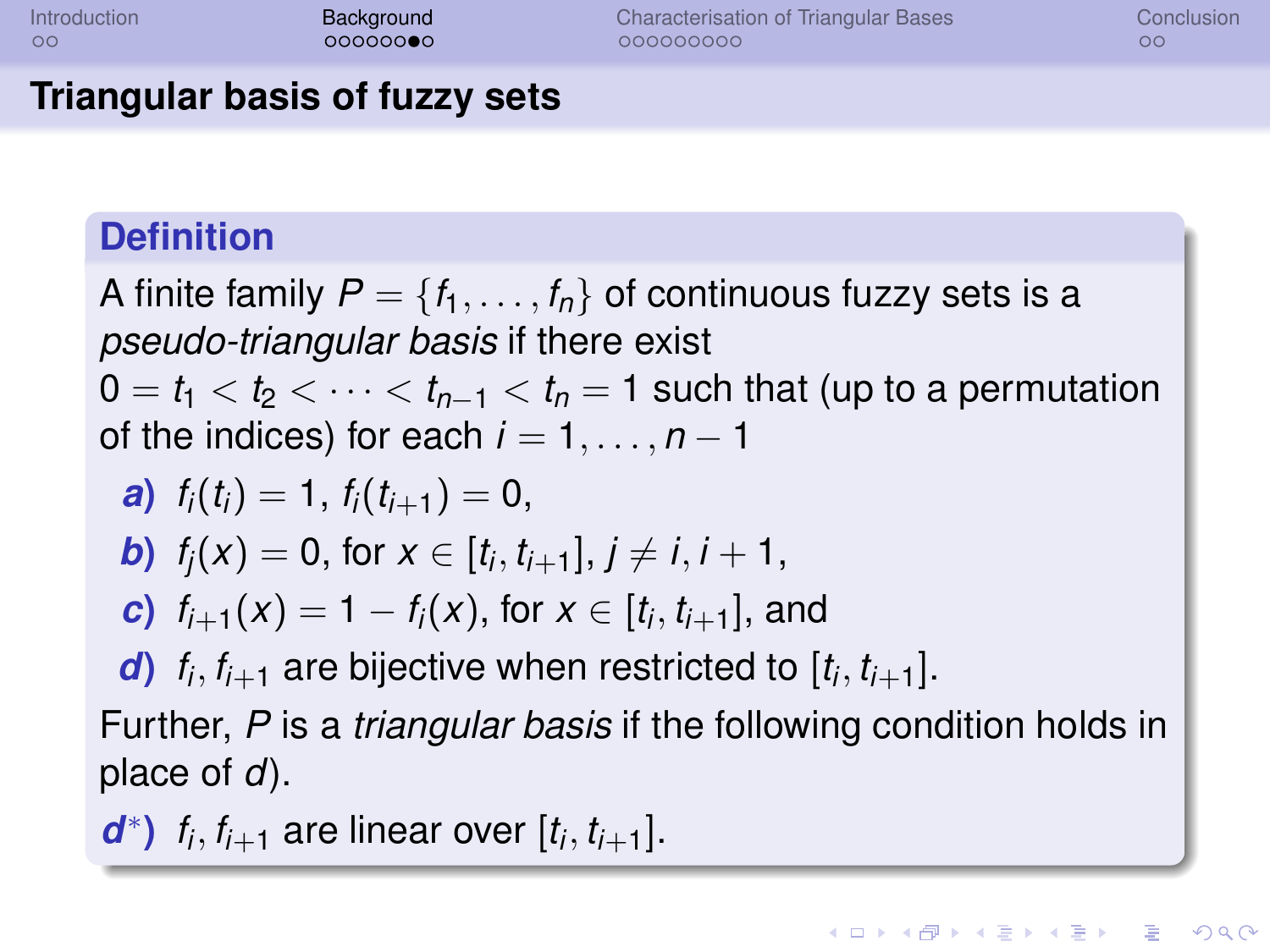

#### **Triangular basis of fuzzy sets, examples**



**Figure:** A pseudo-triangular basis of fuzzy sets.



**Figure:** A triangular basis of fuzzy sets.

**KOD KARD KED KED BE YOUR**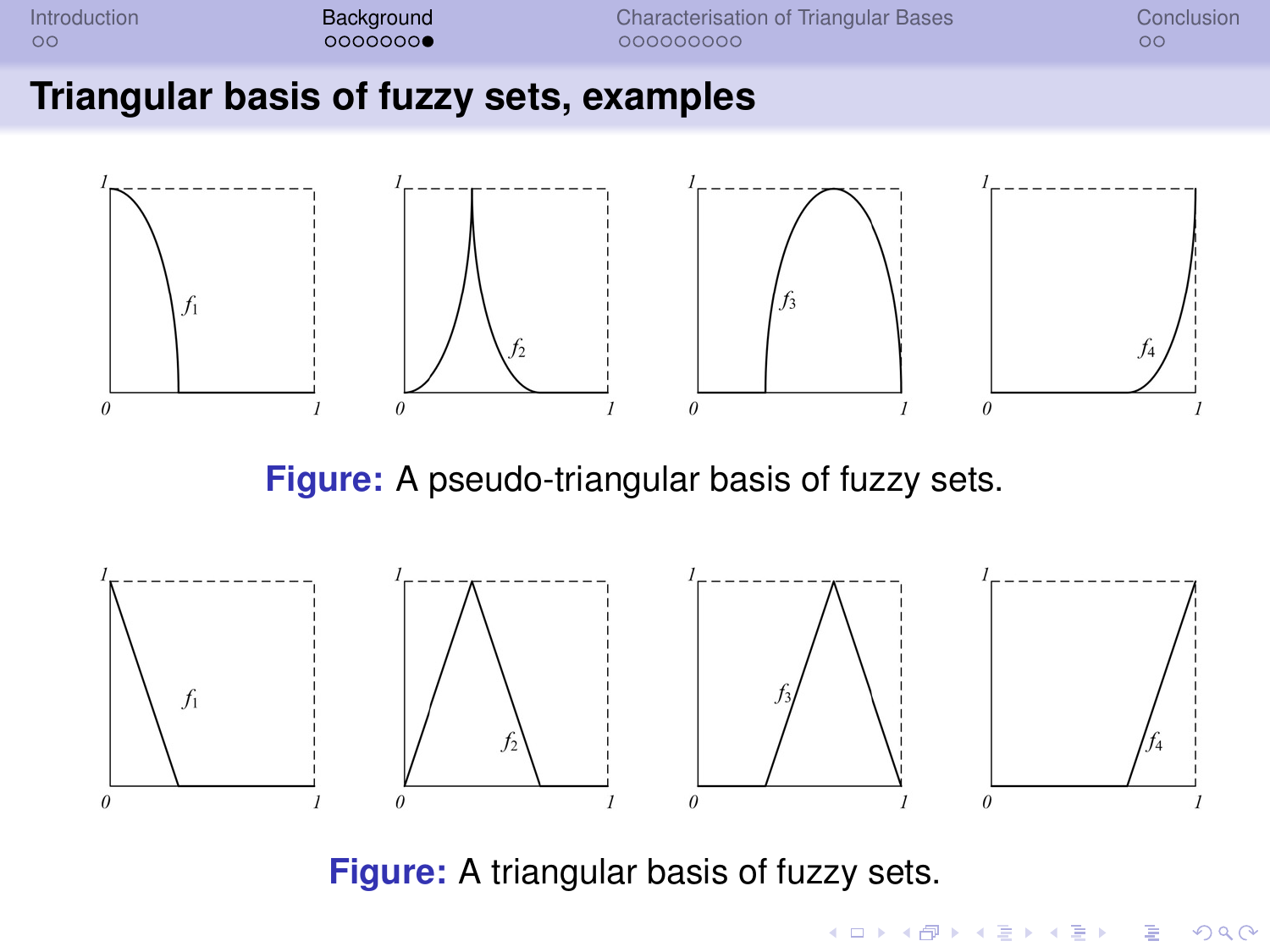**KOD KARD KED KED BE YOUR** 

### **Pseudo-triangular basis and general properties of fuzzy sets**

#### **Lemma**

The following are equivalent.

- *i***)** *P* is a 2-overlapping Ruspini partition and each *f<sup>i</sup>* is strongly normal, min-convex, and strictly min-convex on its support.
- <span id="page-24-0"></span>*ii***)** *P* is a pseudo-triangular basis.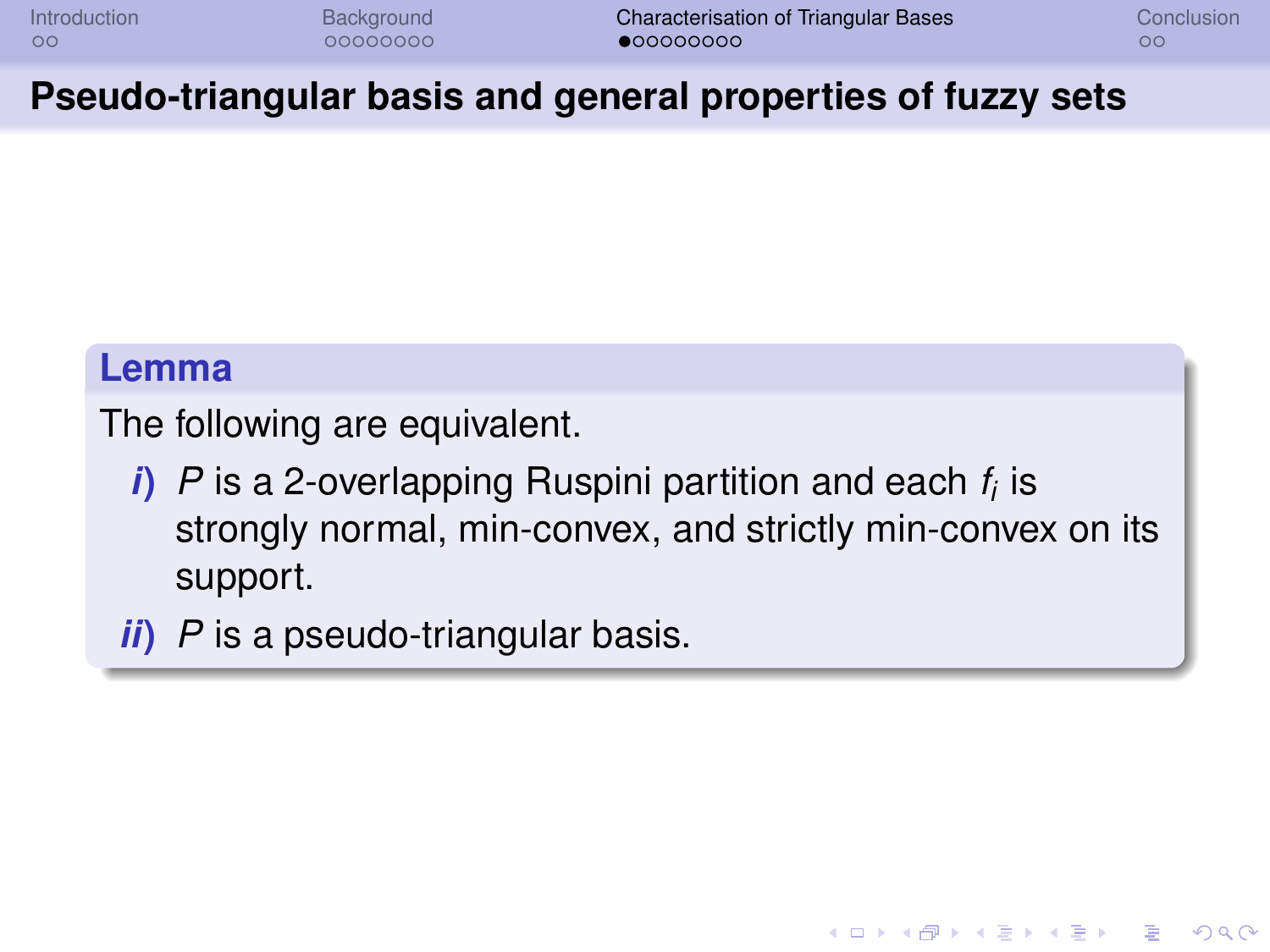**Proof of the Lemma**

[Introduction](#page-1-0) [Background](#page-10-0) [Characterisation of Triangular Bases](#page-24-0) [Conclusion](#page-45-0)

**KORKARYKERKE PORCH** 

## • Strong normality + Ruspini

*a***)**  $f_i(t_i) = 1$ ,  $f_i(t_{i+1}) = 0$ , for  $0 \le t_1 < t_2 < \cdots < t_{n-1} < t_n \le 1$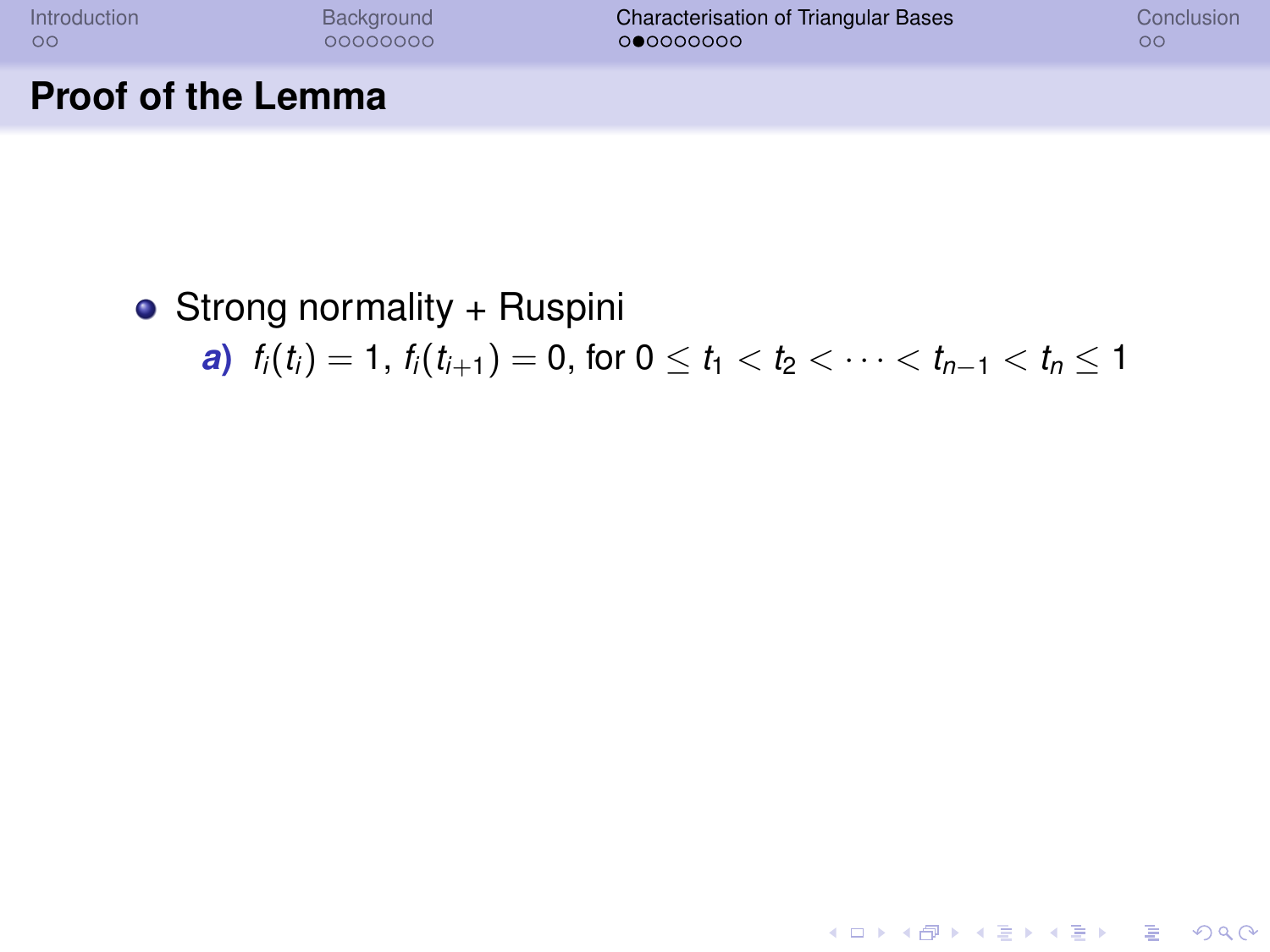**KORKARYKERKE PORCH** 

## **Proof of the Lemma**

• Strong normality + Ruspini *a***)**  $f_i(t_i) = 1$ ,  $f_i(t_{i+1}) = 0$ , for  $0 \le t_1 < t_2 < \cdots < t_{n-1} < t_n \le 1$ 

\n- $$
\bullet \cdots + 2
$$
-overlapping + min-convexity
\n- $t_1 = 0, t_n = 1$
\n- $t_1 = 0, t_0 = 1$
\n- $t_1(x) = 0$ , for  $x \in [t_i, t_{i+1}], j \neq i, i+1$
\n- $t_2 = 1 - f_i(x)$ , for  $x \in [t_i, t_{i+1}]$ , and
\n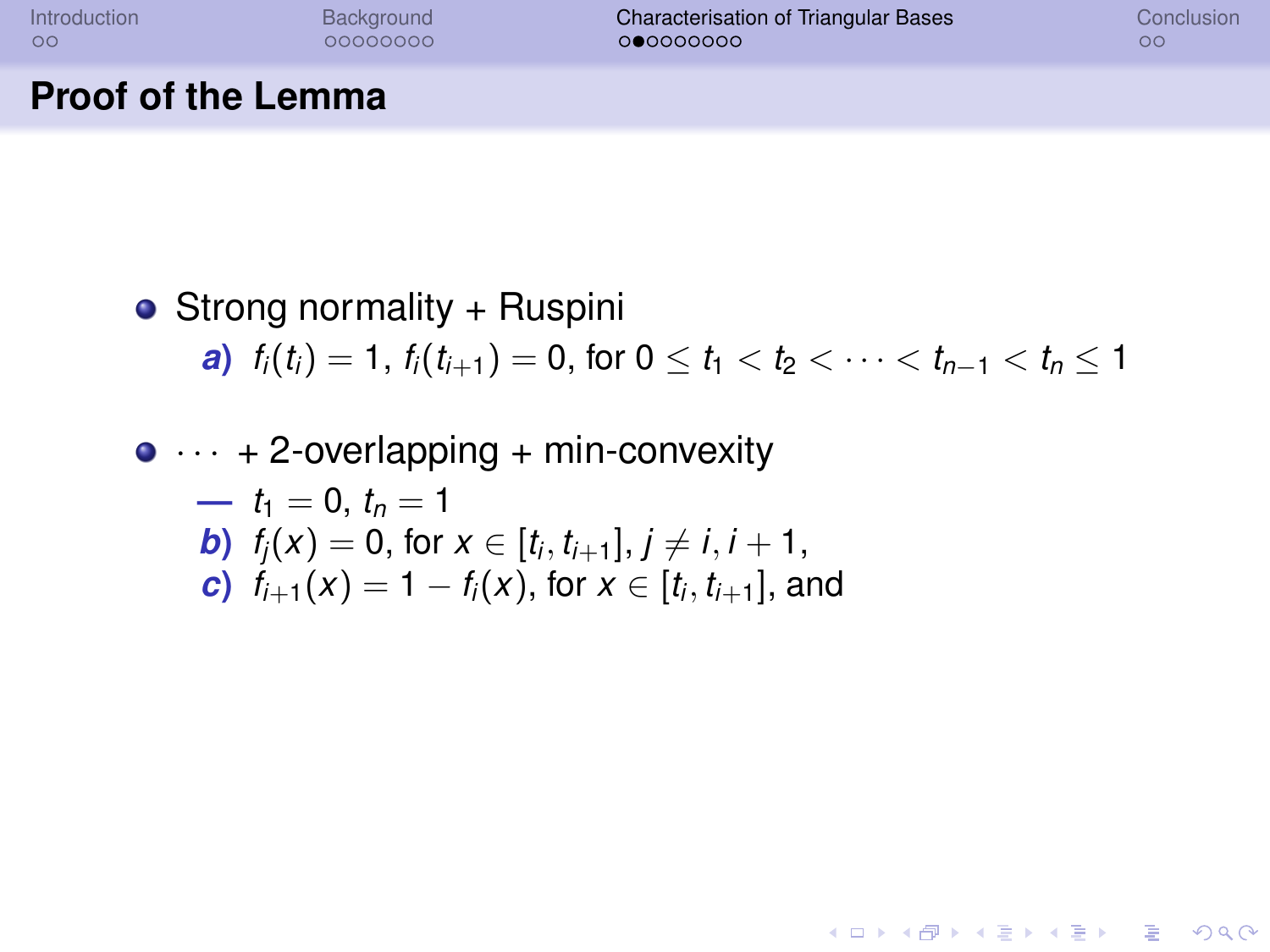**KORK STRAIN A STRAIN A STRAIN** 

## **Proof of the Lemma**

• Strong normality + Ruspini *a***)**  $f_i(t_i) = 1$ ,  $f_i(t_{i+1}) = 0$ , for  $0 \le t_1 < t_2 < \cdots < t_{n-1} < t_n \le 1$  $\cdot$  2 overlapping  $\cdot$  min-convexity  $\bullet$  $\mu_1 = 0, t_n = 1$ 

$$
P(t) = t_1 = 0, t_n = 1
$$
  
\n**b)**  $f_j(x) = 0$ , for  $x \in [t_i, t_{i+1}], j \neq i, i + 1$ ,  
\n**c)**  $f_{j+1}(x) = 1 - f_j(x)$ , for  $x \in [t_i, t_{i+1}]$ , and

 $\bullet \cdots$  + strict min-convexity on the supports (+ continuity) *d*)  $f_i, f_{i+1}$  are bijective when restricted to  $[t_i, t_{i+1}]$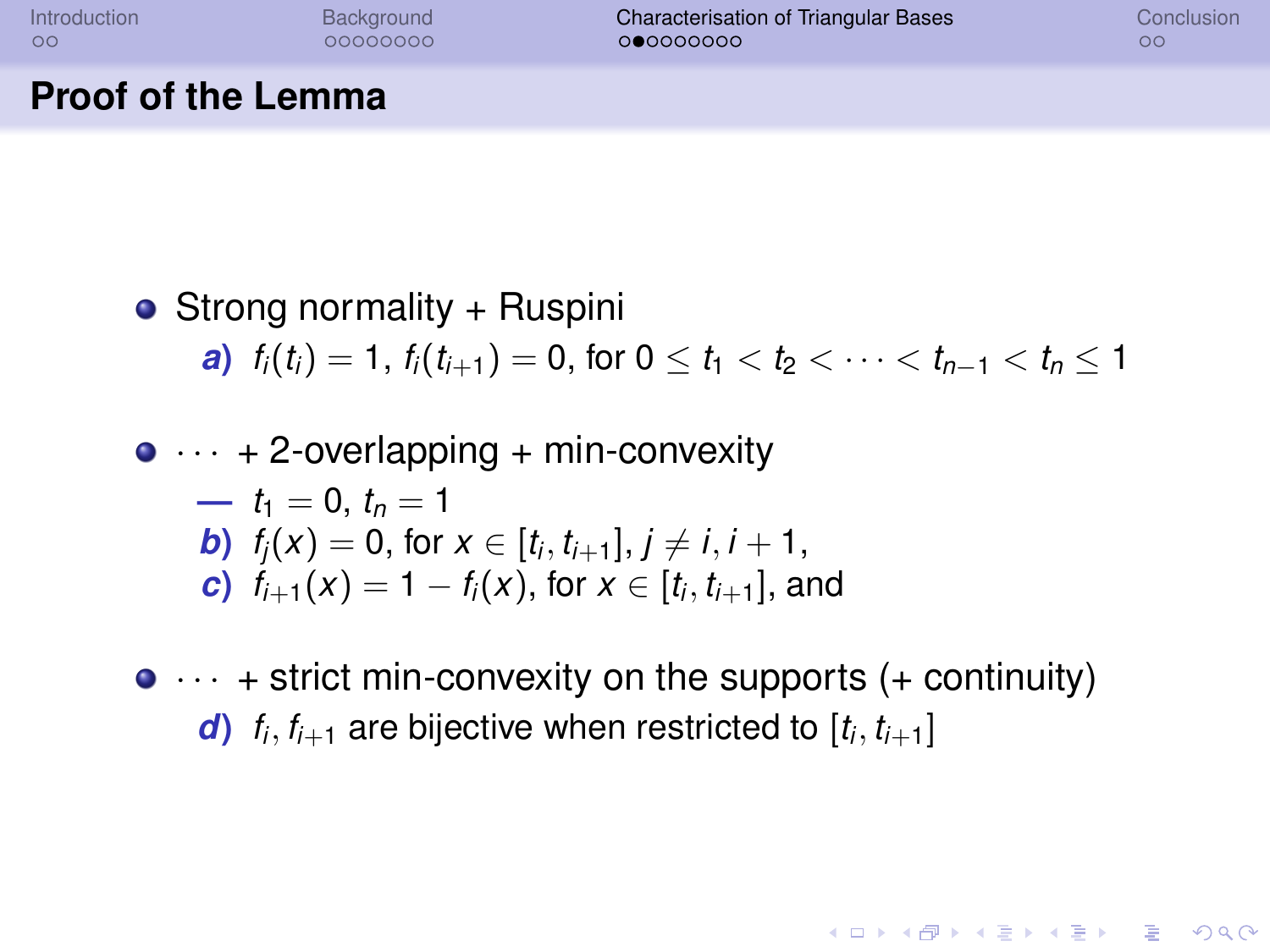**KOD KARD KED KED BE YOUR** 

### **Triangular basis and general properties of fuzzy sets**

#### **Theorem**

The following are equivalent.

- *i***)** *P* is a 2-overlapping Ruspini partition, and each *f<sup>i</sup>* is strongly normal, min-convex, and convex on its support.
- *ii***)** *P* is a triangular basis.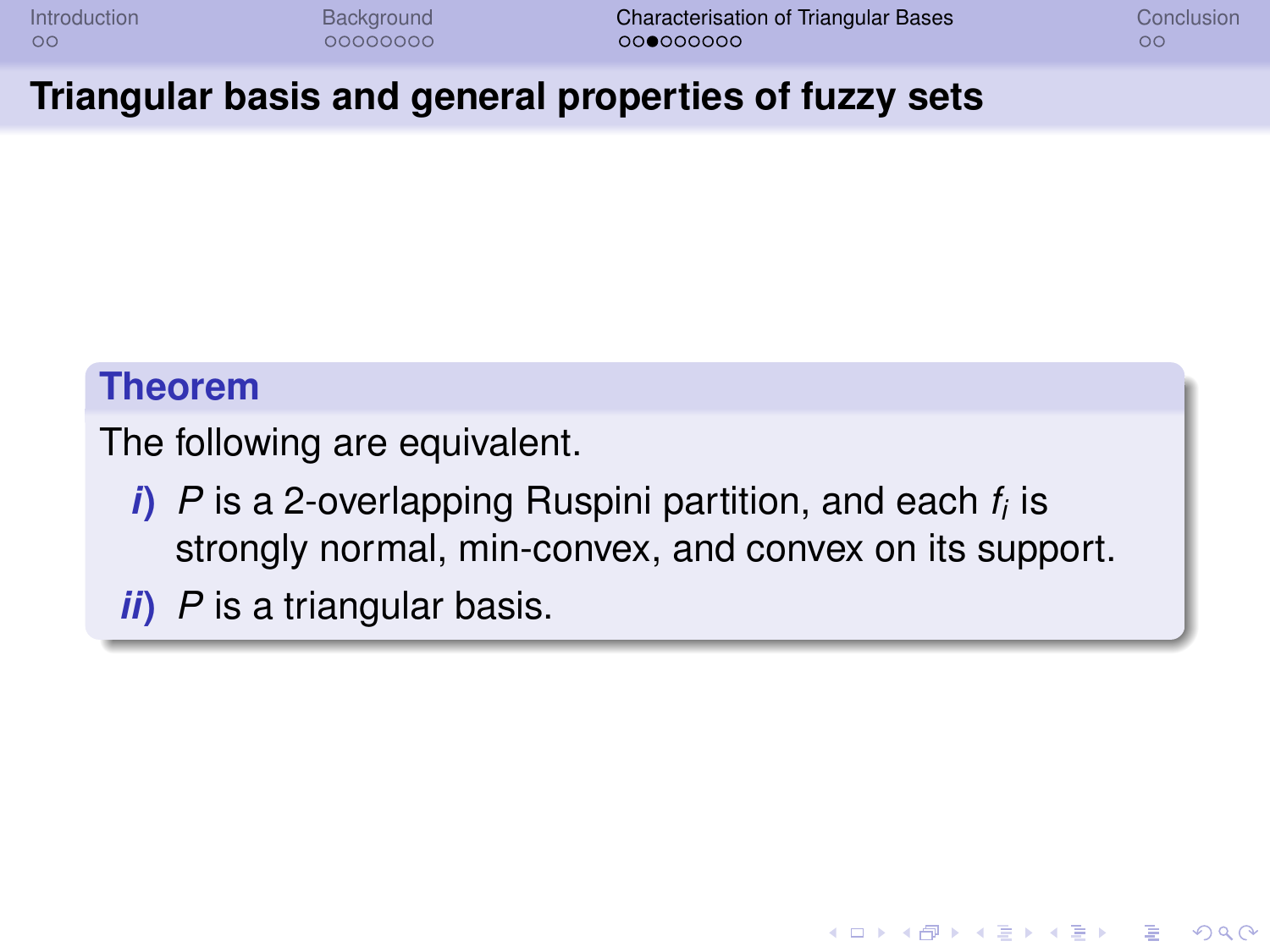**Proof of the Theorem**

[Introduction](#page-1-0) [Background](#page-10-0) [Characterisation of Triangular Bases](#page-24-0) [Conclusion](#page-45-0)

**KORKARYKERKE PORCH** 

## • Strong normality + Ruspini

*a***)**  $f_i(t_i) = 1$ ,  $f_i(t_{i+1}) = 0$ , for  $0 \le t_1 < t_2 < \cdots < t_{n-1} < t_n \le 1$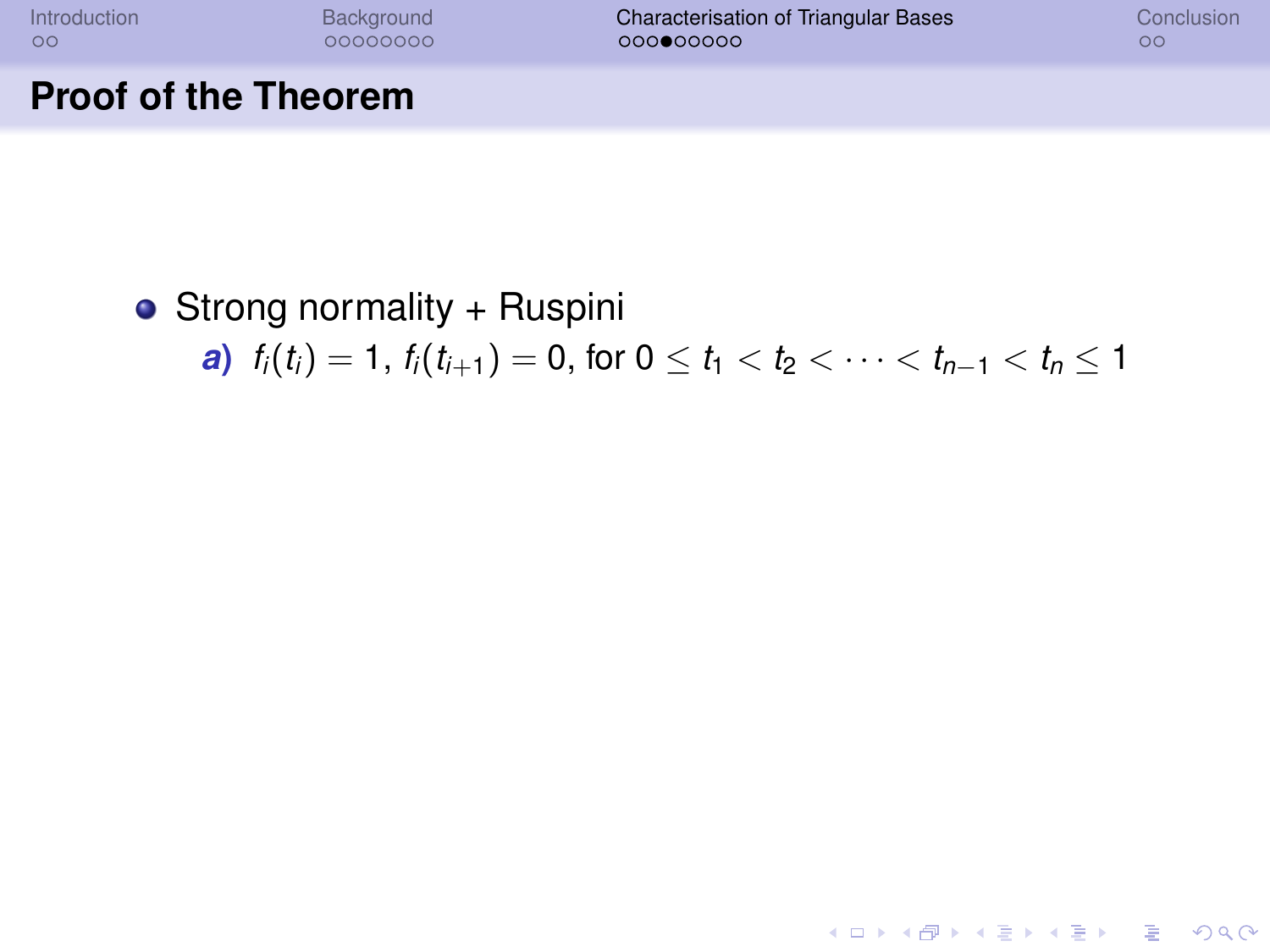**KOD KARD KED KED BE YOUR** 

## **Proof of the Theorem**

#### • Strong normality + Ruspini *a***)**  $f_i(t_i) = 1$ ,  $f_i(t_{i+1}) = 0$ , for  $0 \le t_1 \le t_2 \le \cdots \le t_{n-1} \le t_n \le 1$

## $\bullet \cdots$  + 2-overlapping + min-convexity  $\mu_1 = 0, t_n = 1$ *<i>b***)**  $f_j(x) = 0$ , for  $x \in [t_i, t_{i+1}], j \neq i, i+1$ , *c***)**  $f_{i+1}(x) = 1 - f_i(x)$ , for  $x \in [t_i, t_{i+1}]$ , and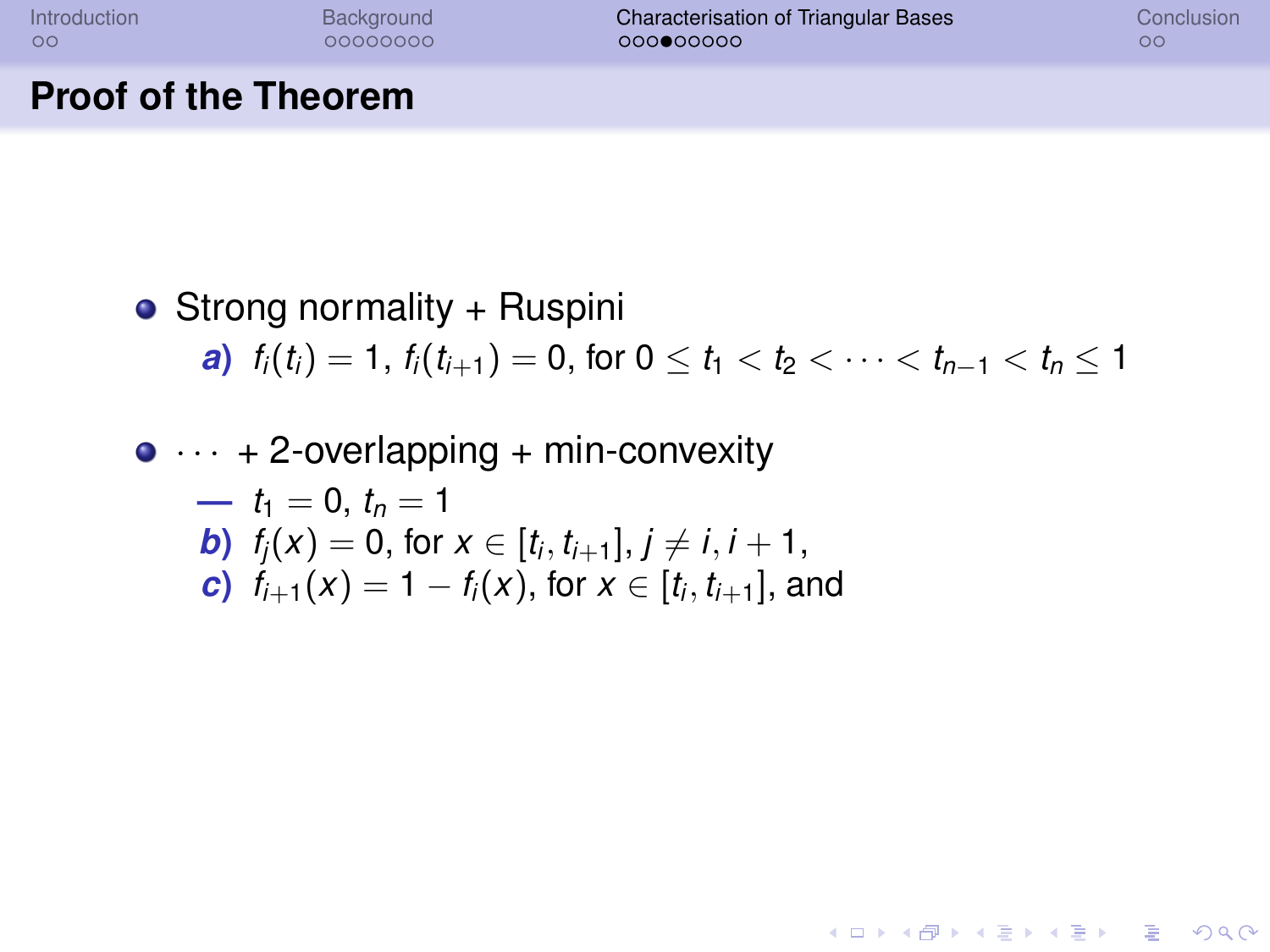**KORK STRAIN A STRAIN A STRAIN** 

## **Proof of the Theorem**

• Strong normality + Ruspini *a***)**  $f_i(t_i) = 1$ ,  $f_i(t_{i+1}) = 0$ , for  $0 \le t_1 \le t_2 \le \cdots \le t_{n-1} \le t_n \le 1$  $\bullet \cdots$  + 2-overlapping + min-convexity

$$
t_1 = 0, t_n = 1
$$
  
\n**b)**  $f_j(x) = 0$ , for  $x \in [t_i, t_{i+1}], j \neq i, i + 1$ ,  
\n**c)**  $f_{j+1}(x) = 1 - f_j(x)$ , for  $x \in [t_i, t_{i+1}]$ , and

 $\bullet \cdots$  + convexity on the supports (+ continuity) *d*<sup>\*</sup>) *f<sub>i</sub>*, *f*<sub>*i*+1</sub> are linear over  $[t_i, t_{i+1}]$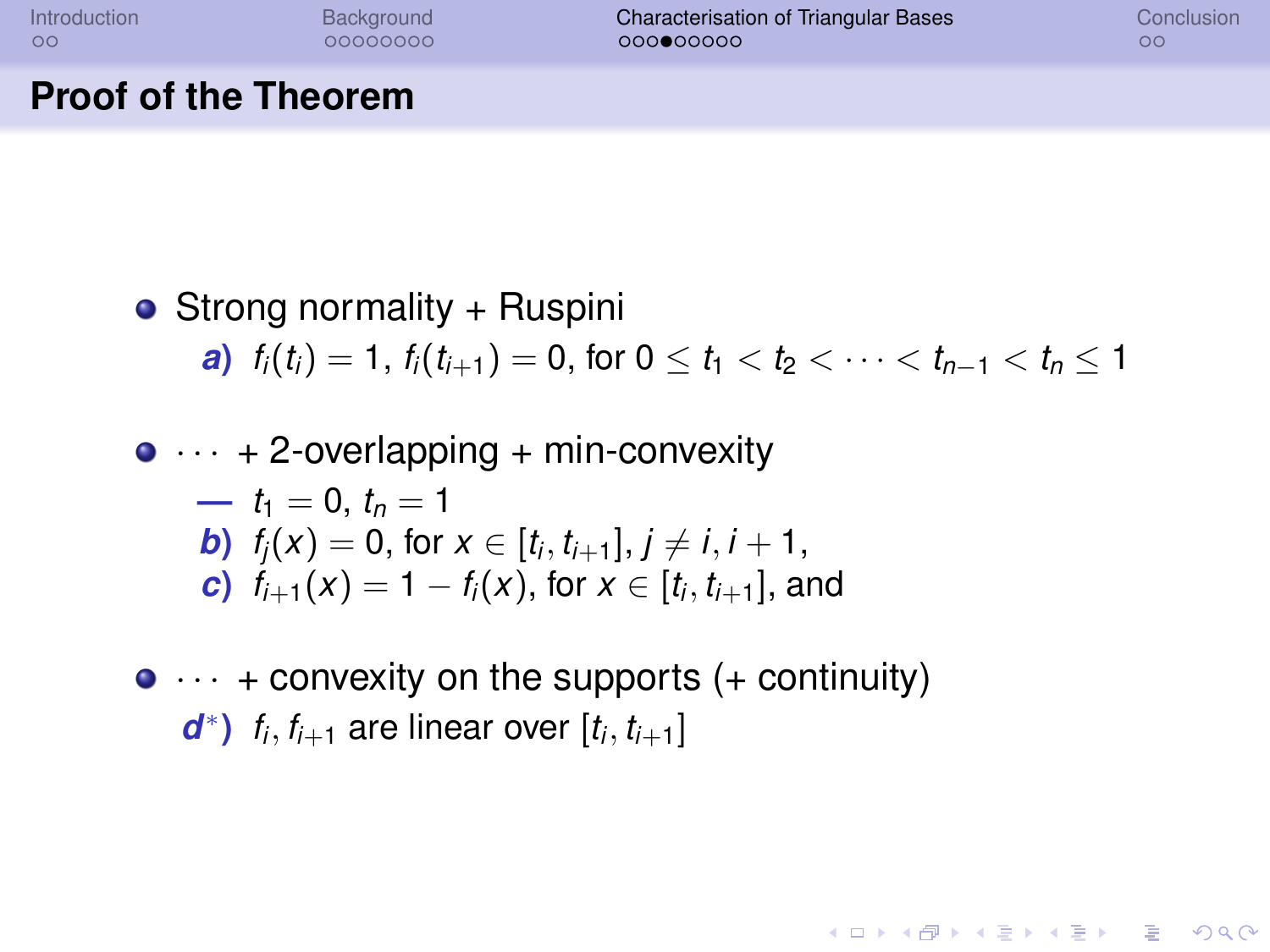| Introduction     | Background | <b>Characterisation of Triangular Bases</b> | Conclusion |
|------------------|------------|---------------------------------------------|------------|
| $\circ$          | 00000000   | 000000000                                   | OΟ         |
| Hamiltonian path |            |                                             |            |

The *fundamental simplex* in  $\mathbb{R}^n$ , denoted by  $\Delta_n$ , is the convex hull of the standard basis of  $\mathbb{R}^n$ ; the latter is denoted  $\{e_1, \ldots, e_n\}$ . In symbols,  $\Delta_n = \text{Conv}\{e_1, \ldots, e_n\}$ .

**KORKARA KERKER DAGA**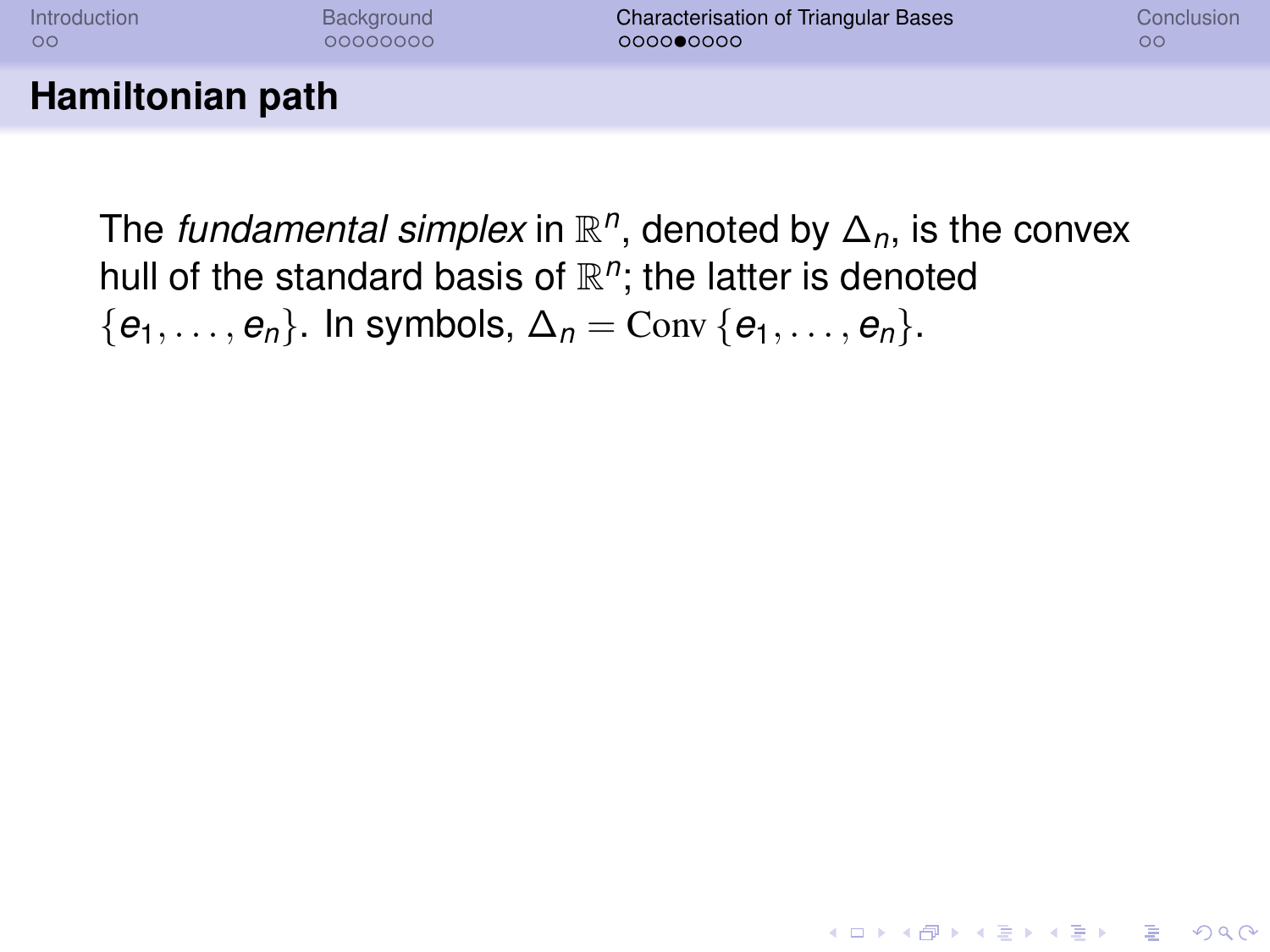| <b>Introduction</b> | Background | <b>Characterisation of Triangular Bases</b> | Conclusion |
|---------------------|------------|---------------------------------------------|------------|
| $\circ$             | 00000000   | 000000000                                   | OС         |
| Hamiltonian path    |            |                                             |            |

The *fundamental simplex* in  $\mathbb{R}^n$ , denoted by  $\Delta_n$ , is the convex hull of the standard basis of  $\mathbb{R}^n$ ; the latter is denoted  ${e_1, \ldots, e_n}$ . In symbols,  $\Delta_n = \text{Conv} \{e_1, \ldots, e_n\}$ . A *face* of  $\dim$ ension  $k$  of  $\Delta_n$  is a subset  $\mathrm{Conv}\left\{\boldsymbol{e}_{i_1},\ldots,\boldsymbol{e}_{i_{k+1}}\right\}\subseteq\Delta_n,$  for  $1 \le i_1 \le i_2 \le \cdots \le i_{k+1} \le n$ .

**KOD KARD KED KED BE YOUR**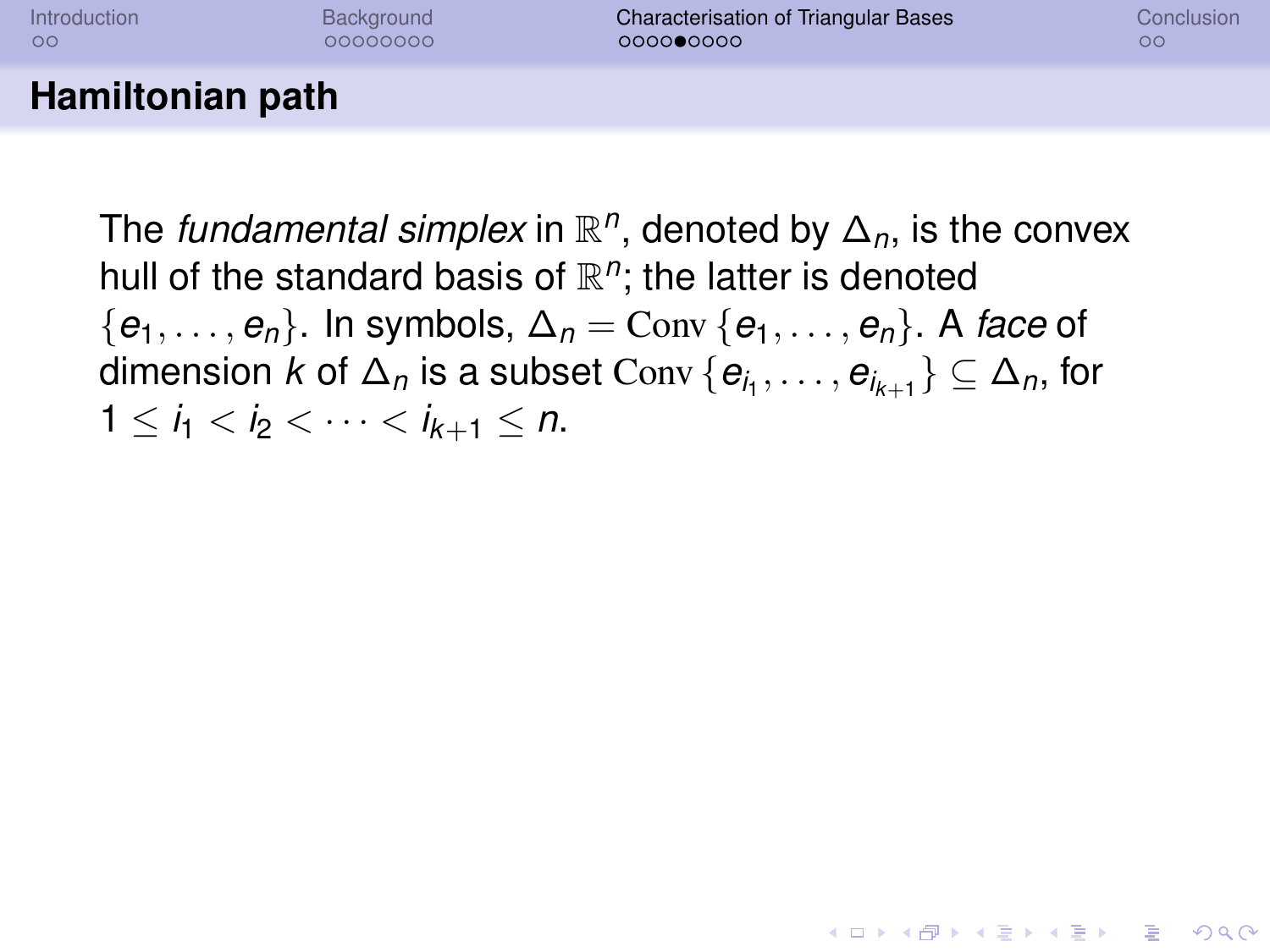| Introduction     | Background | <b>Characterisation of Triangular Bases</b> | Conclusion |
|------------------|------------|---------------------------------------------|------------|
| $\circ$          | 00000000   | 000000000                                   | oo         |
| Hamiltonian path |            |                                             |            |

The *fundamental simplex* in  $\mathbb{R}^n$ , denoted by  $\Delta_n$ , is the convex hull of the standard basis of  $\mathbb{R}^n$ ; the latter is denoted  ${e_1, \ldots, e_n}$ . In symbols,  $\Delta_n = \text{Conv} \{e_1, \ldots, e_n\}$ . A *face* of  $\dim$ ension  $k$  of  $\Delta_n$  is a subset  $\mathrm{Conv}\left\{\boldsymbol{e}_{i_1},\ldots,\boldsymbol{e}_{i_{k+1}}\right\}\subseteq\Delta_n,$  for  $1 \leq i_1 < i_2 < \cdots < i_{k+1} \leq n$ . A *vertex* is a 0-dimensional face. The 1*-skeleton* of  $\Delta_n$ , written  $\Delta_n^{(1)}$ , is the collection of all faces of ∆*<sup>n</sup>* having dimension not greater than 1.

**KORKAR KERKER E VOOR**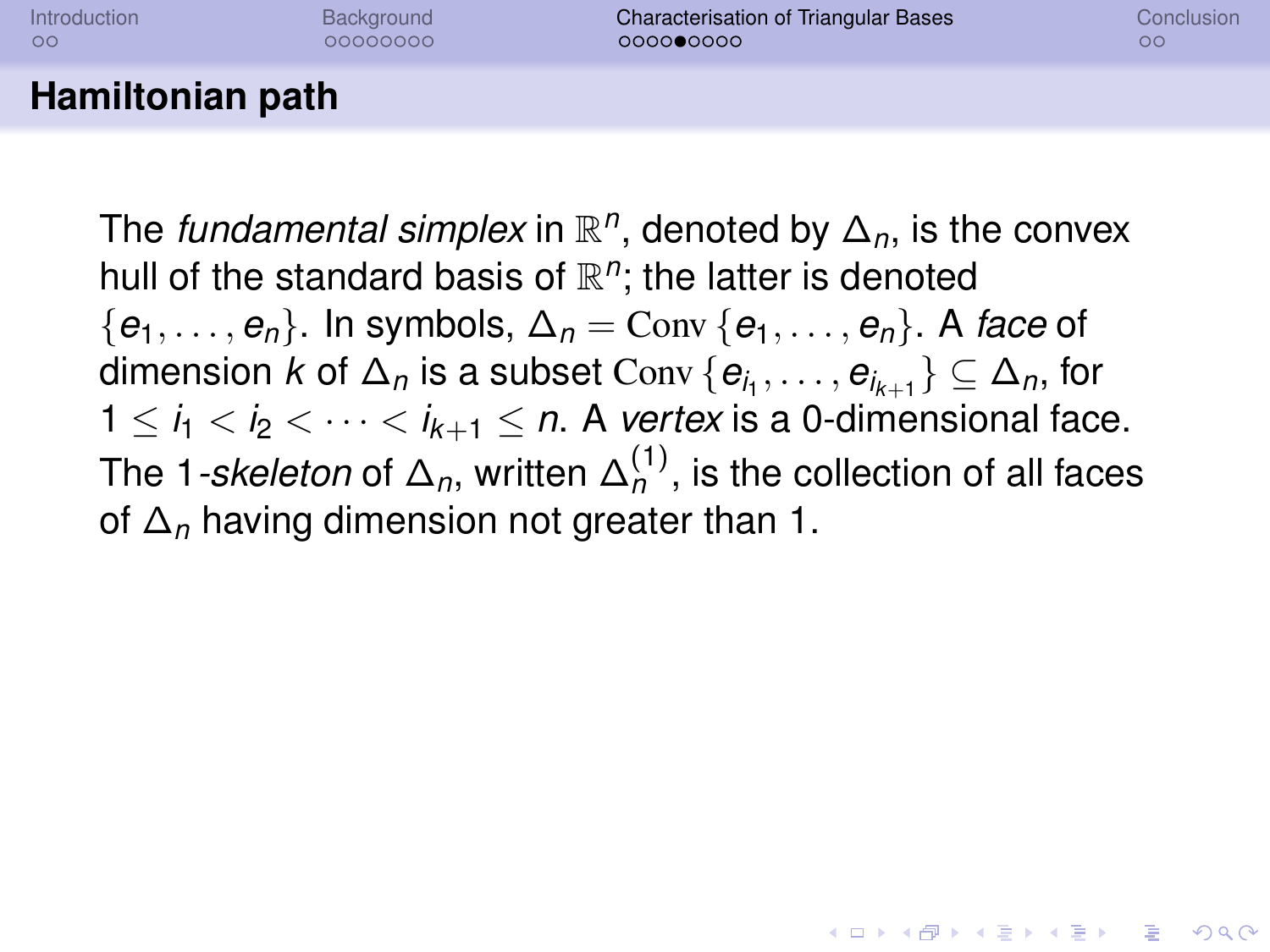| <b>Introduction</b> | Background | <b>Characterisation of Triangular Bases</b> | Conclusion |
|---------------------|------------|---------------------------------------------|------------|
| $\circ$             | 00000000   | 000000000                                   | OΟ         |
| Hamiltonian path    |            |                                             |            |

The *fundamental simplex* in  $\mathbb{R}^n$ , denoted by  $\Delta_n$ , is the convex hull of the standard basis of  $\mathbb{R}^n$ ; the latter is denoted  ${e_1, \ldots, e_n}$ . In symbols,  $\Delta_n = \text{Conv} \{e_1, \ldots, e_n\}$ . A *face* of  $\dim$ ension  $k$  of  $\Delta_n$  is a subset  $\mathrm{Conv}\left\{\boldsymbol{e}_{i_1},\ldots,\boldsymbol{e}_{i_{k+1}}\right\}\subseteq\Delta_n,$  for  $1 \leq i_1 < i_2 < \cdots < i_{k+1} \leq n$ . A *vertex* is a 0-dimensional face. The 1*-skeleton* of  $\Delta_n$ , written  $\Delta_n^{(1)}$ , is the collection of all faces of ∆*<sup>n</sup>* having dimension not greater than 1.

We say Θ is a *Hamiltonian path* if there is a permutation  $\pi$  :  $n \rightarrow n$  such that

$$
\Theta = \bigcup_{i=1}^{n-1} \text{Conv} \left\{ \boldsymbol{e}_{\pi(i)}, \boldsymbol{e}_{\pi(i+1)} \right\}
$$

**KORKAR KERKER E VOOR**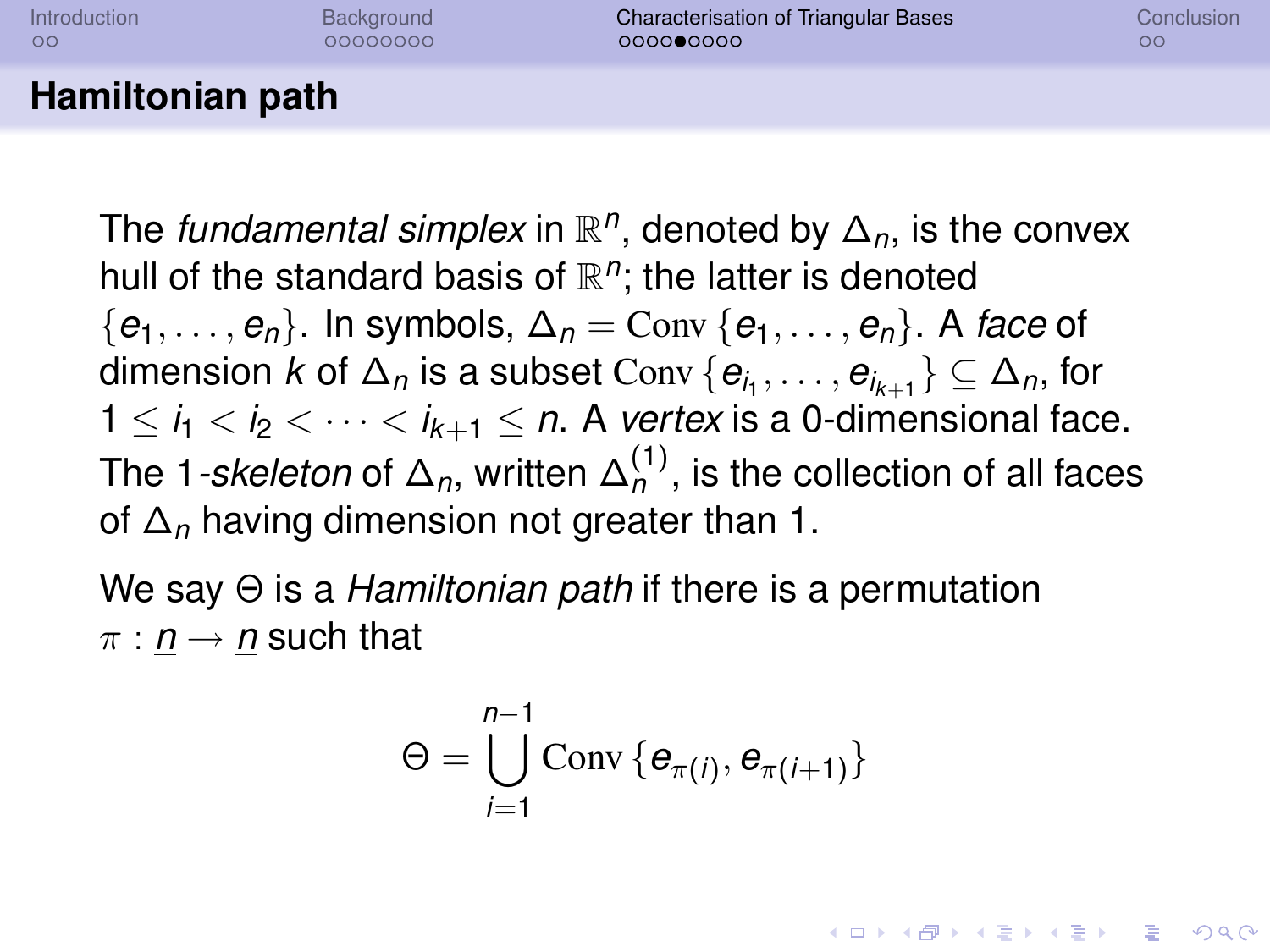| <b>Introduction</b> | Background | <b>Characterisation of Triangular Bases</b> | Conclusion |
|---------------------|------------|---------------------------------------------|------------|
| $\circ$             | 00000000   | 000000000                                   |            |

**Pseudo-triangular basis and curve that the fuzzy sets parametrise**

We define a continuous map  $\mathcal{T}:[0,1]\rightarrow[0,1]^n$  associated with *P* by

$$
t\mapsto (f_1(t),\ldots,f_n(t))\,.
$$

We write  $\Theta = \mathcal{T}([0, 1])$  for the range of T.

#### **Corollary**

The following are equivalent.

*i***)** *P* is a 2-overlapping Ruspini partition, and each *f<sup>i</sup>* is strongly normal, min-convex, and strictly min-convex on its support.

*ii*) The map  $T : [0, 1] \rightarrow [0, 1]^n$  is injective, and  $\Theta$  is a Hamiltonian path on  $\Delta_n^{(1)}$ .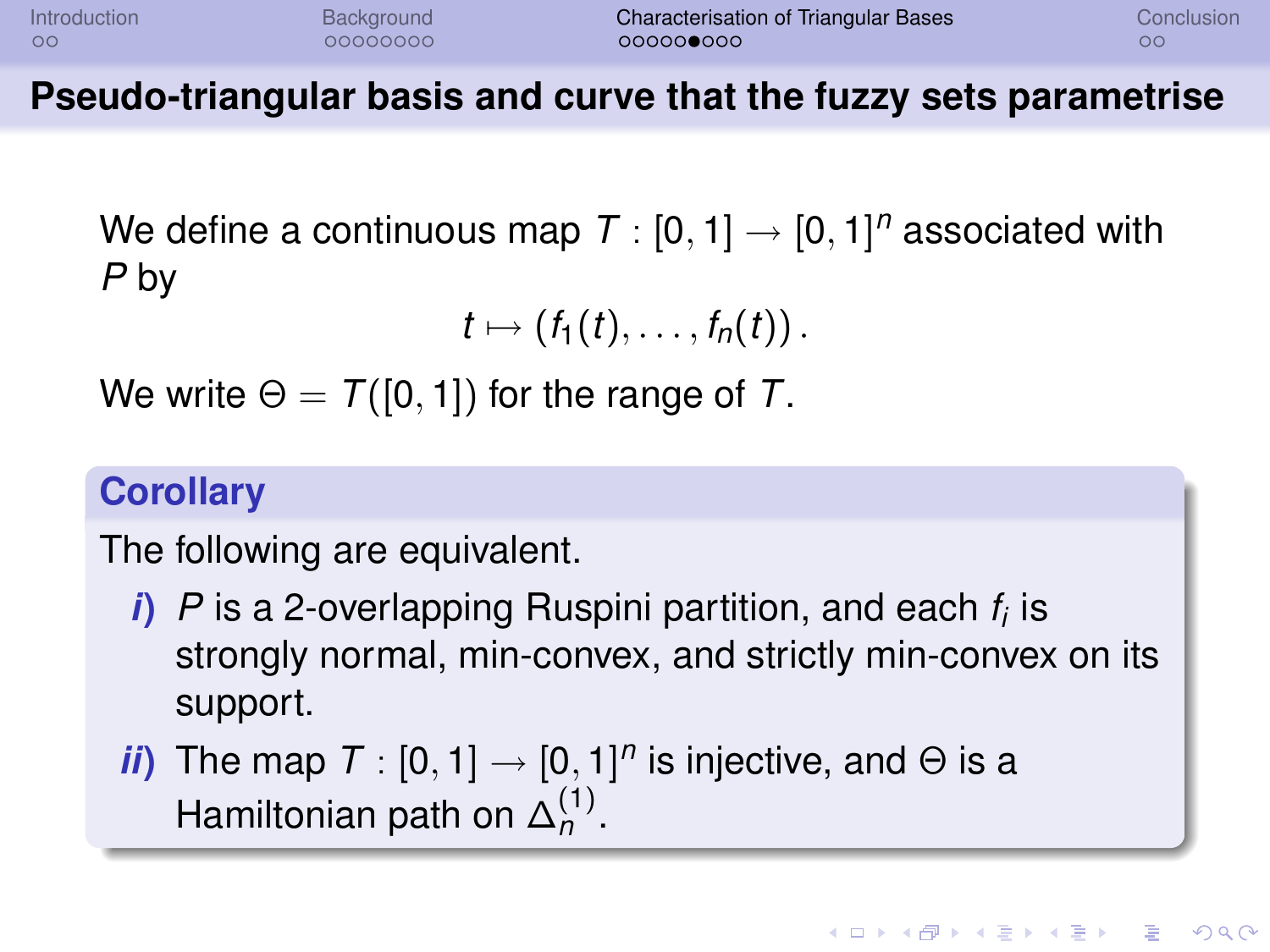

#### **Range parametrised by a triangular basis, examples**



**Figure:** Range parametrised by a (pseudo-)triangular basis with 3 functions.



**Figure:** Range parametrised by a (pseudo-)triangular basis with 4 functions.

**KORKARYKERKE PORCH**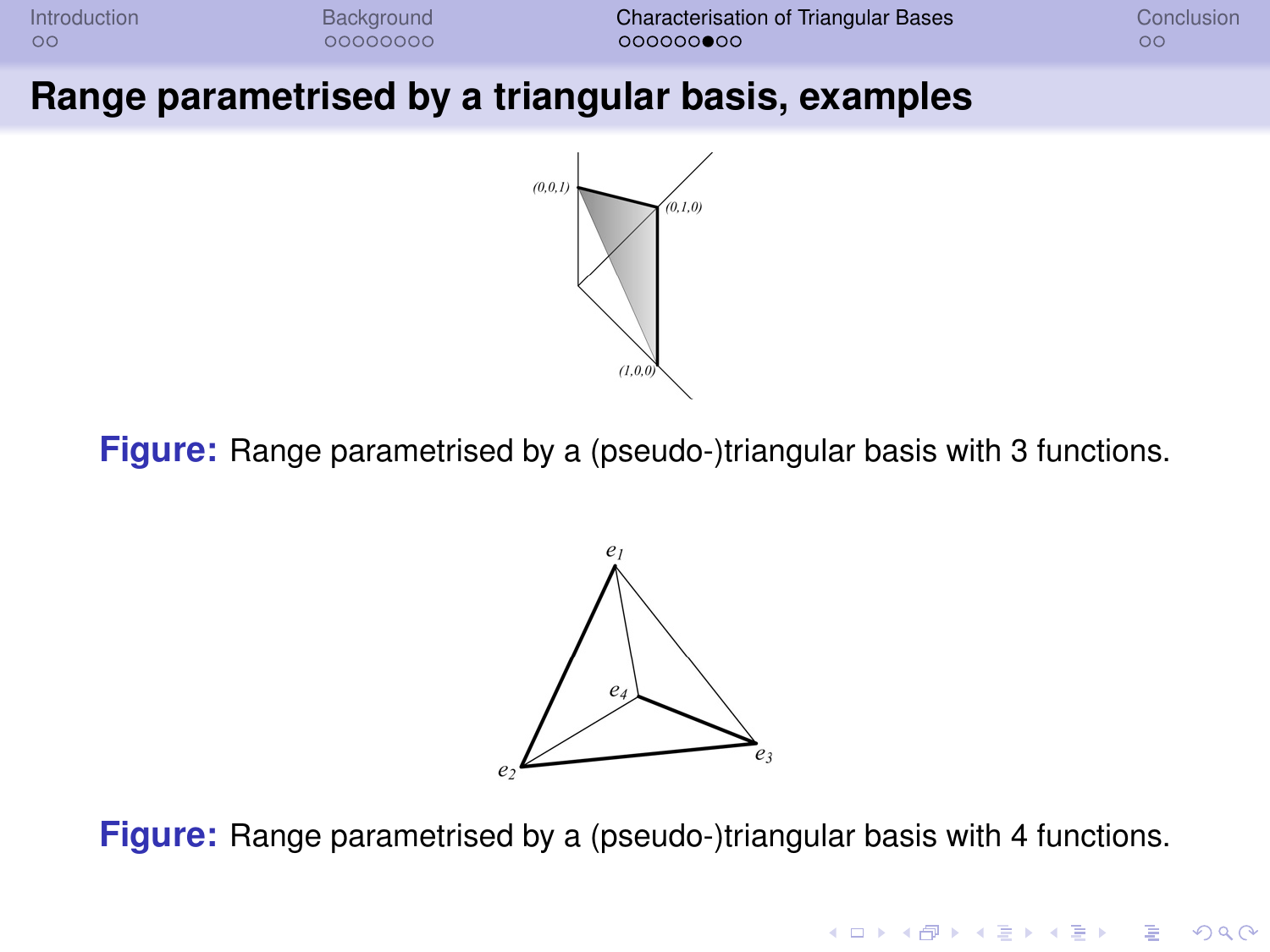

**Figure:** Range parametrised by a non-Ruspini family  $\{f_1, f_2, f_3\}$ .

**KORKARYKERKE PORCH**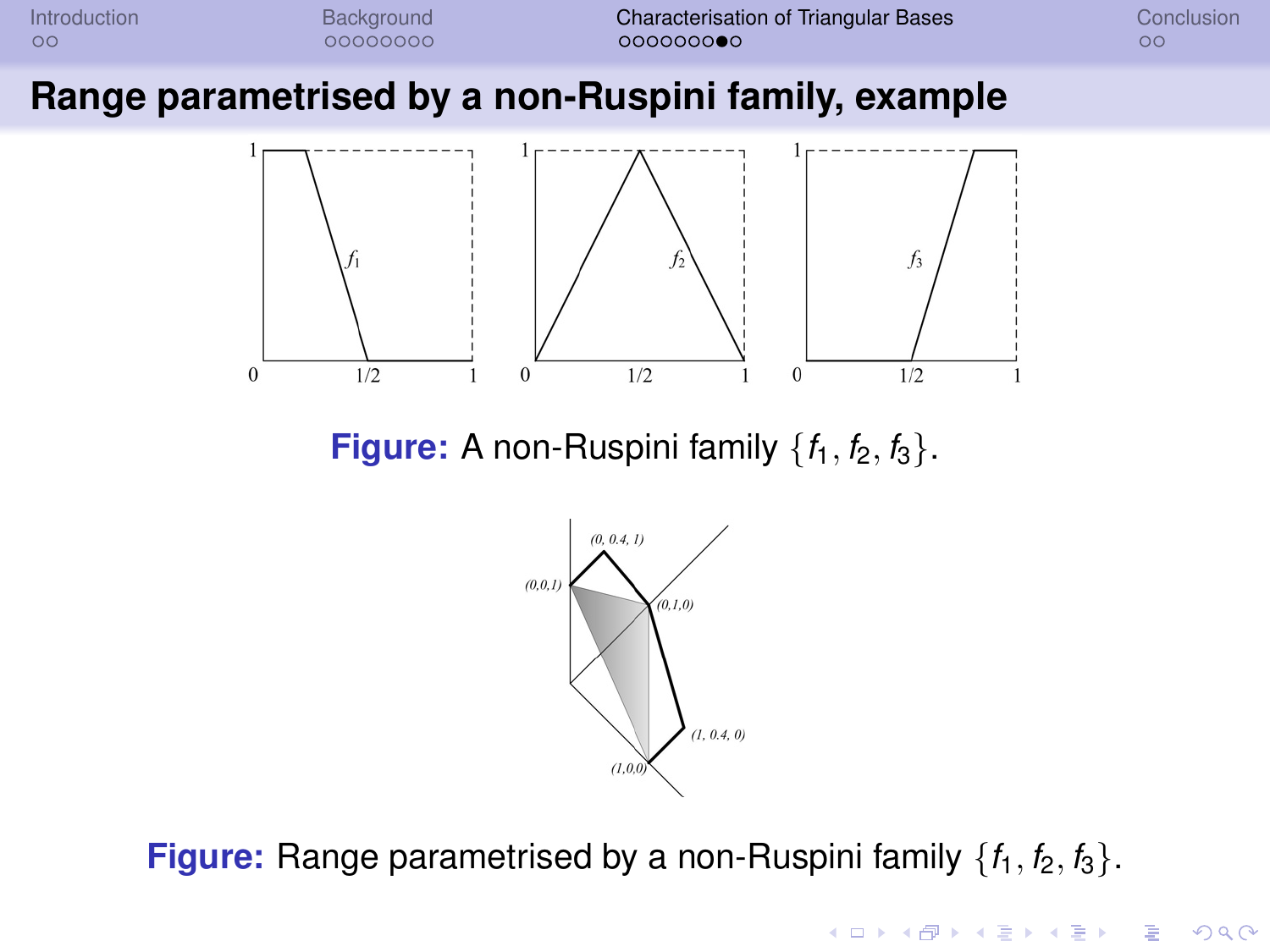- **•** Ruspini
	- **-** Θ ⊆ ∆*<sup>n</sup>*

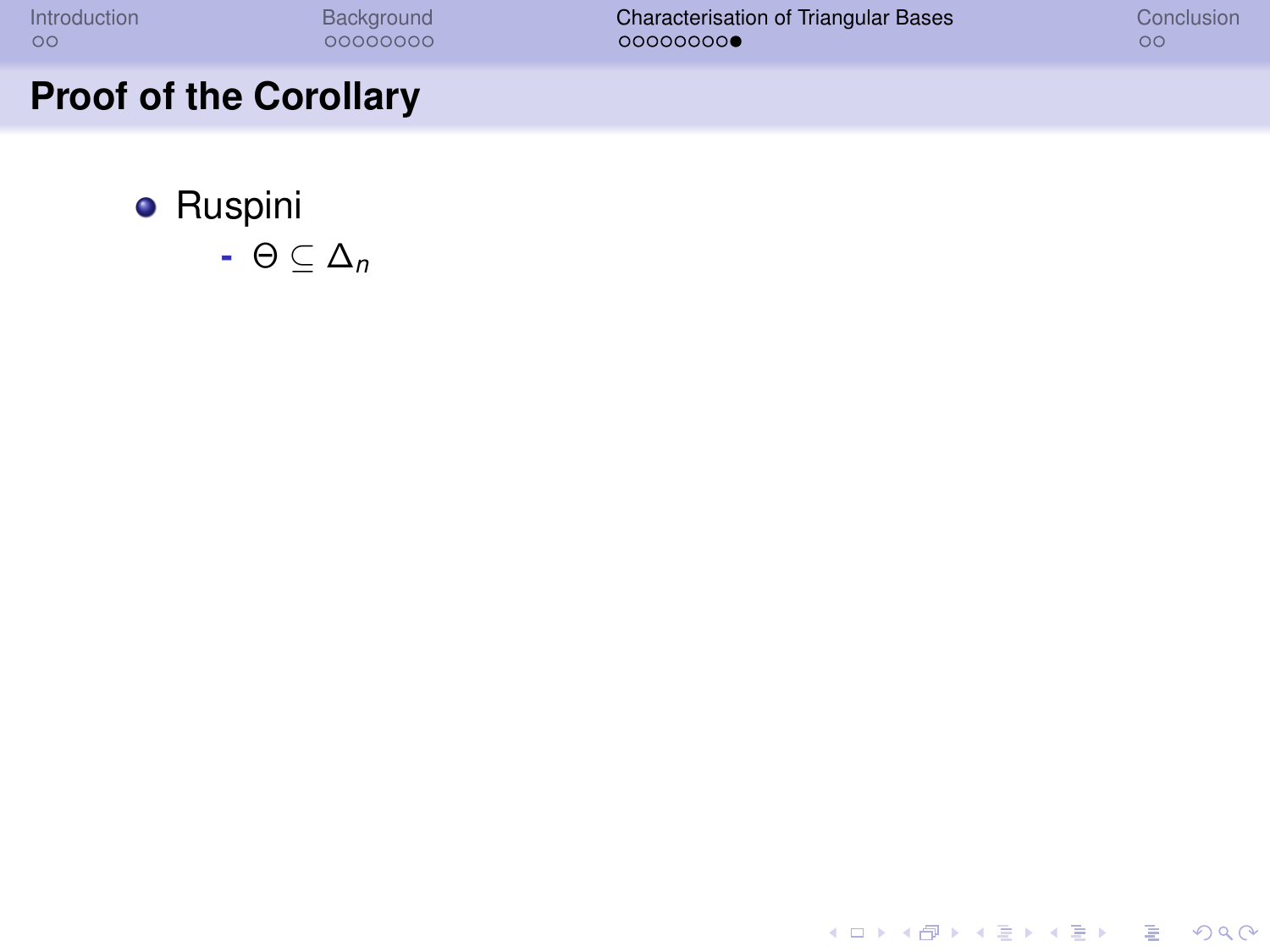K ロ ▶ K @ ▶ K 할 ▶ K 할 ▶ 이 할 → 9 Q Q →

- **•** Ruspini
	- **-** Θ ⊆ ∆*<sup>n</sup>*
- $\bullet \cdots + 2$ -overlapping **-** Θ ⊆ ∆ (1) *n*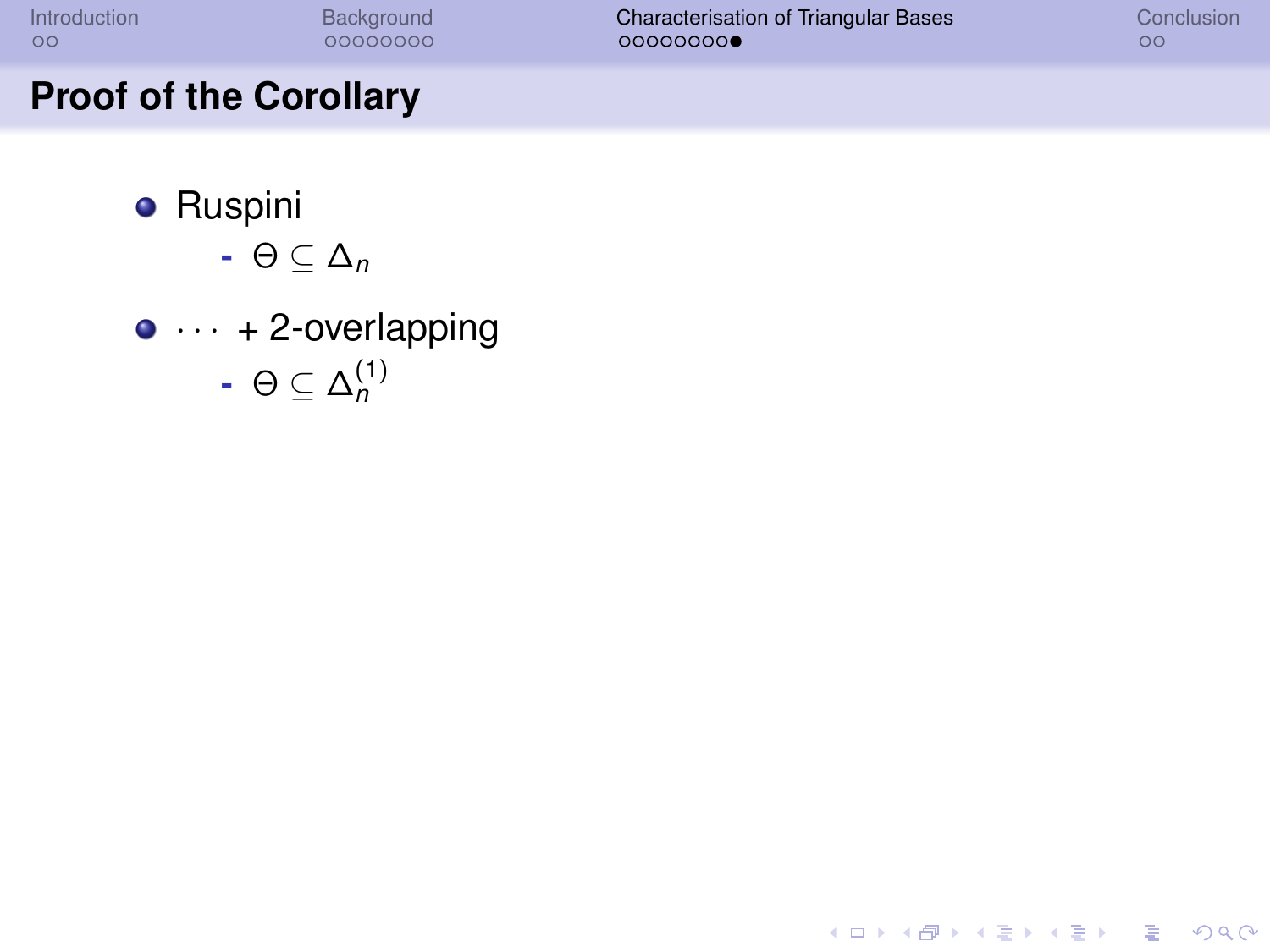## **Proof of the Corollary**

- **•** Ruspini
	- **-** Θ ⊆ ∆*<sup>n</sup>*
- $\bullet \cdots + 2$ -overlapping **-** Θ ⊆ ∆ (1) *n*
- $\bullet \cdots$  + strong normality

 $\vdash e_1, \ldots, e_n \in \Theta$ 

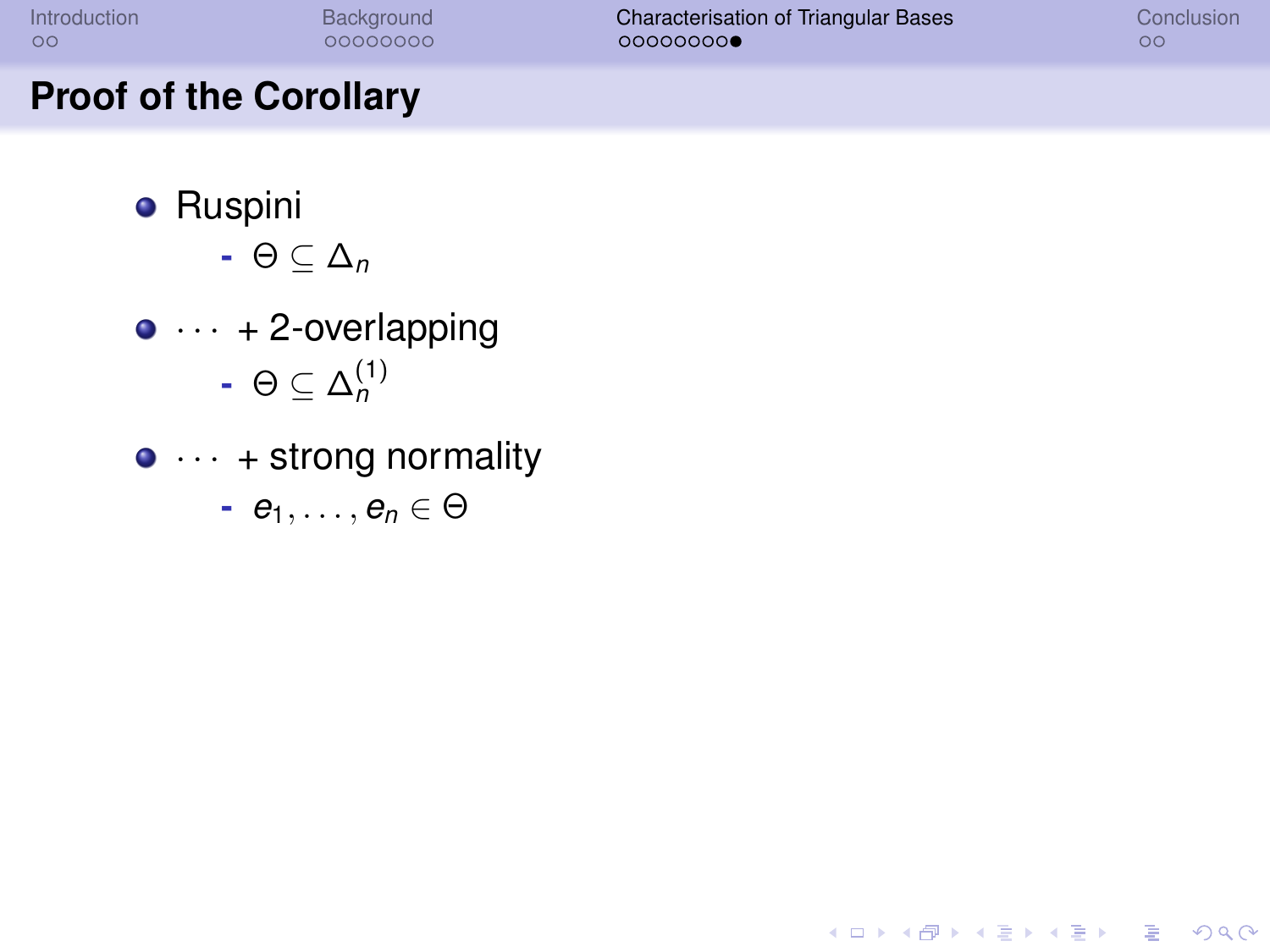**KORKARYKERKE PORCH** 

- **•** Ruspini
	- **-** Θ ⊆ ∆*<sup>n</sup>*
- $\bullet \cdots + 2$ -overlapping **-** Θ ⊆ ∆ (1) *n*
- $\bullet \cdots$  + strong normality
	- **-** *e*1, . . . , *e<sup>n</sup>* ∈ Θ
- $\bullet \cdots \bullet$  continuity
	- **-**  $\bigcup_{i=1}^{n-1}$  Conv {  $e_{\pi(i)}, e_{\pi(i+1)}$ } ⊆ Θ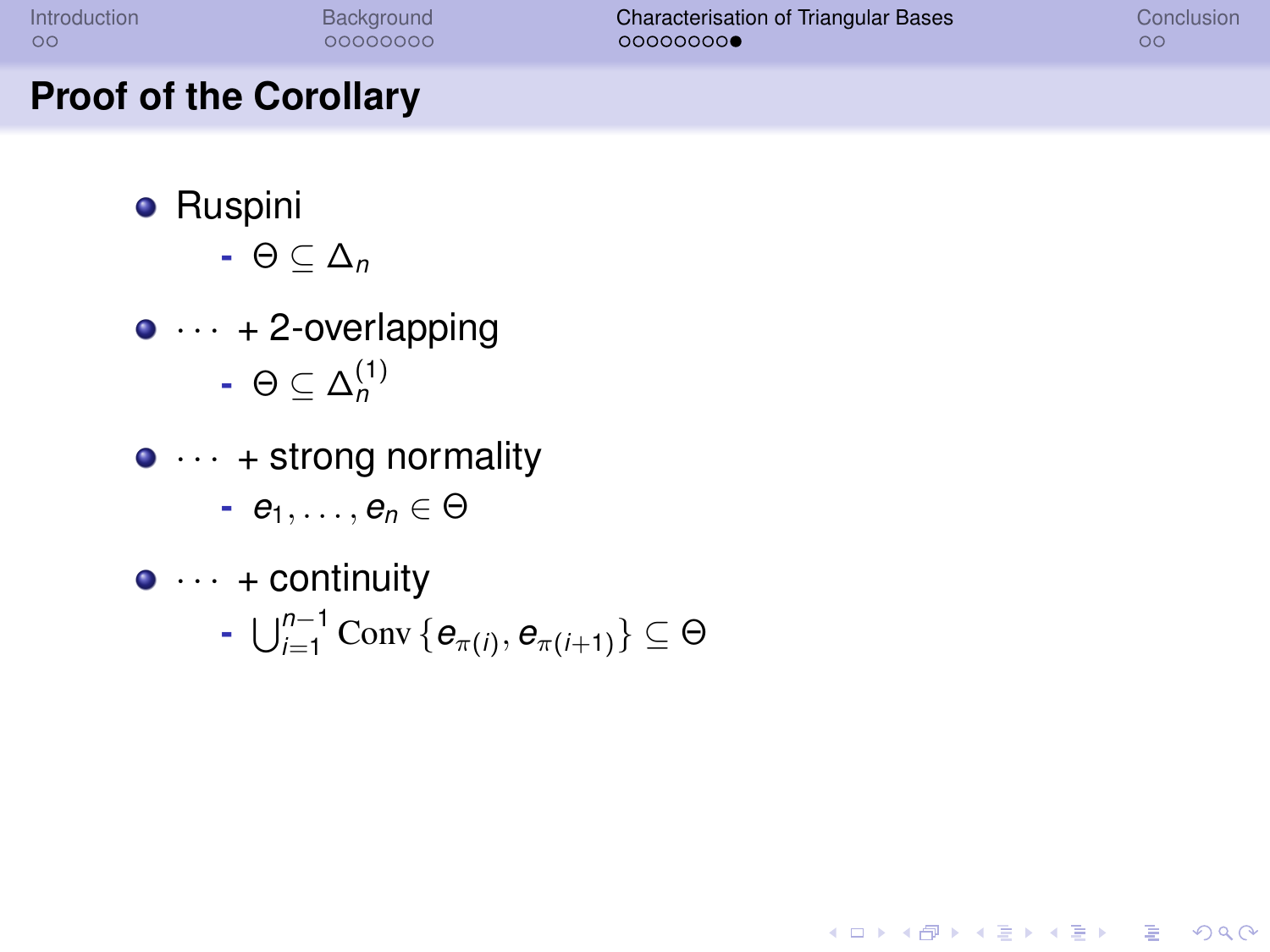**KOD KARD KED KED BE YOUR** 

- **•** Ruspini
	- **-** Θ ⊆ ∆*<sup>n</sup>*
- $\bullet \cdots + 2$ -overlapping **-** Θ ⊆ ∆ (1) *n*
- $\bullet \cdots$  + strong normality
	- **-** *e*1, . . . , *e<sup>n</sup>* ∈ Θ
- $\bullet \cdots \bullet$  continuity
	- **-**  $\bigcup_{i=1}^{n-1}$  Conv {  $e_{\pi(i)}, e_{\pi(i+1)}$ } ⊆ Θ
- $\bullet \cdots$  + min-convexity
	- **-**  $\bigcup_{i=1}^{n-1}$  Conv {  $e_{\pi(i)}, e_{\pi(i+1)}$ } = Θ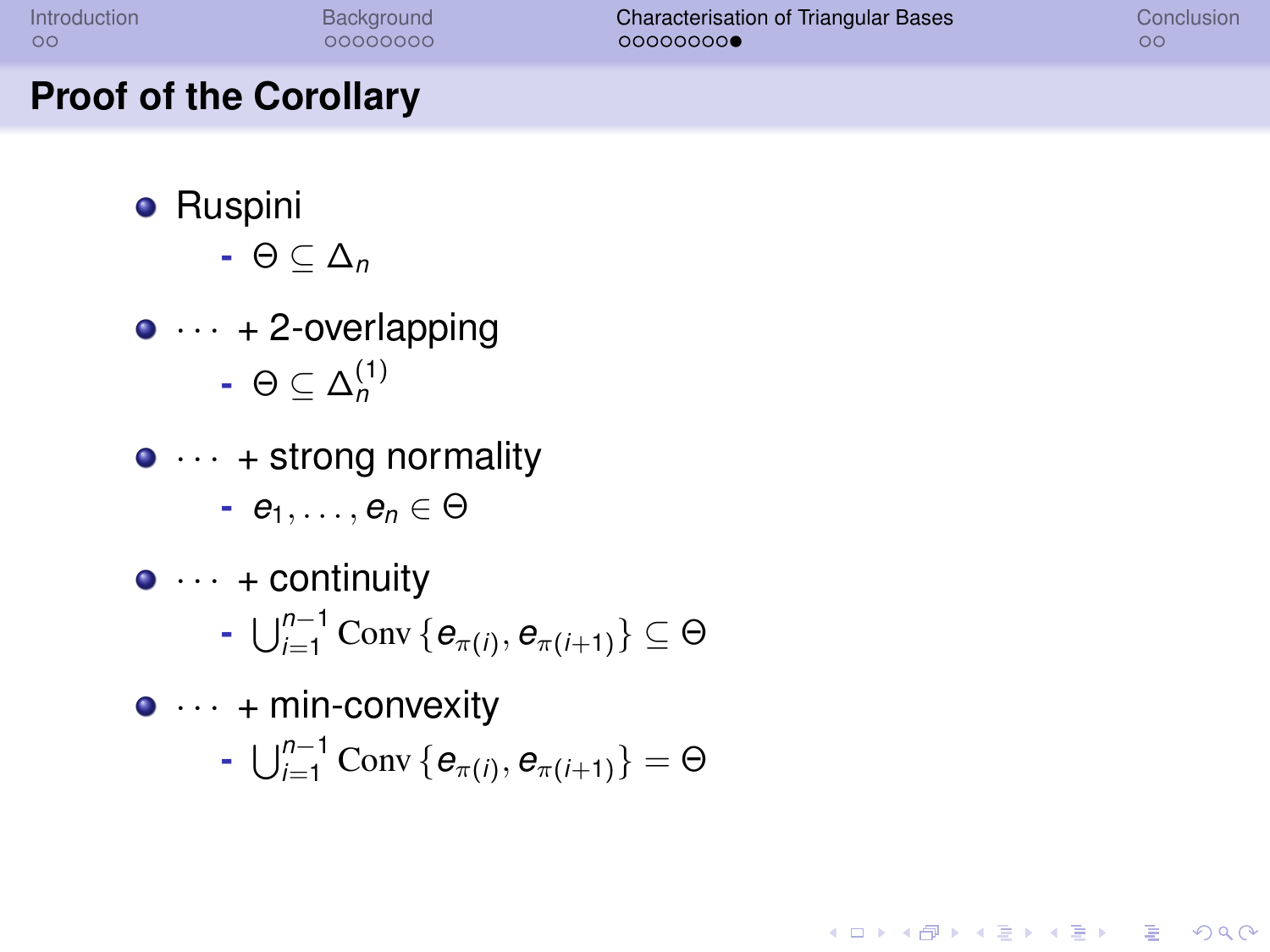**KORK ERKER ADAM ADA** 

- **•** Ruspini
	- **-** Θ ⊆ ∆*<sup>n</sup>*
- $\bullet \cdots + 2$ -overlapping **-** Θ ⊆ ∆ (1) *n*
- $\bullet \cdots$  + strong normality
	- **-** *e*1, . . . , *e<sup>n</sup>* ∈ Θ
- $\bullet \cdots \bullet$  continuity
	- **-**  $\bigcup_{i=1}^{n-1}$  Conv {  $e_{\pi(i)}, e_{\pi(i+1)}$ } ⊆ Θ
- $\bullet \cdots$  + min-convexity
	- **-**  $\bigcup_{i=1}^{n-1}$  Conv {  $e_{\pi(i)}, e_{\pi(i+1)}$ } = Θ
- $\bullet \cdots$  + strict min-convexity on the supports
	- **-** *T* is injective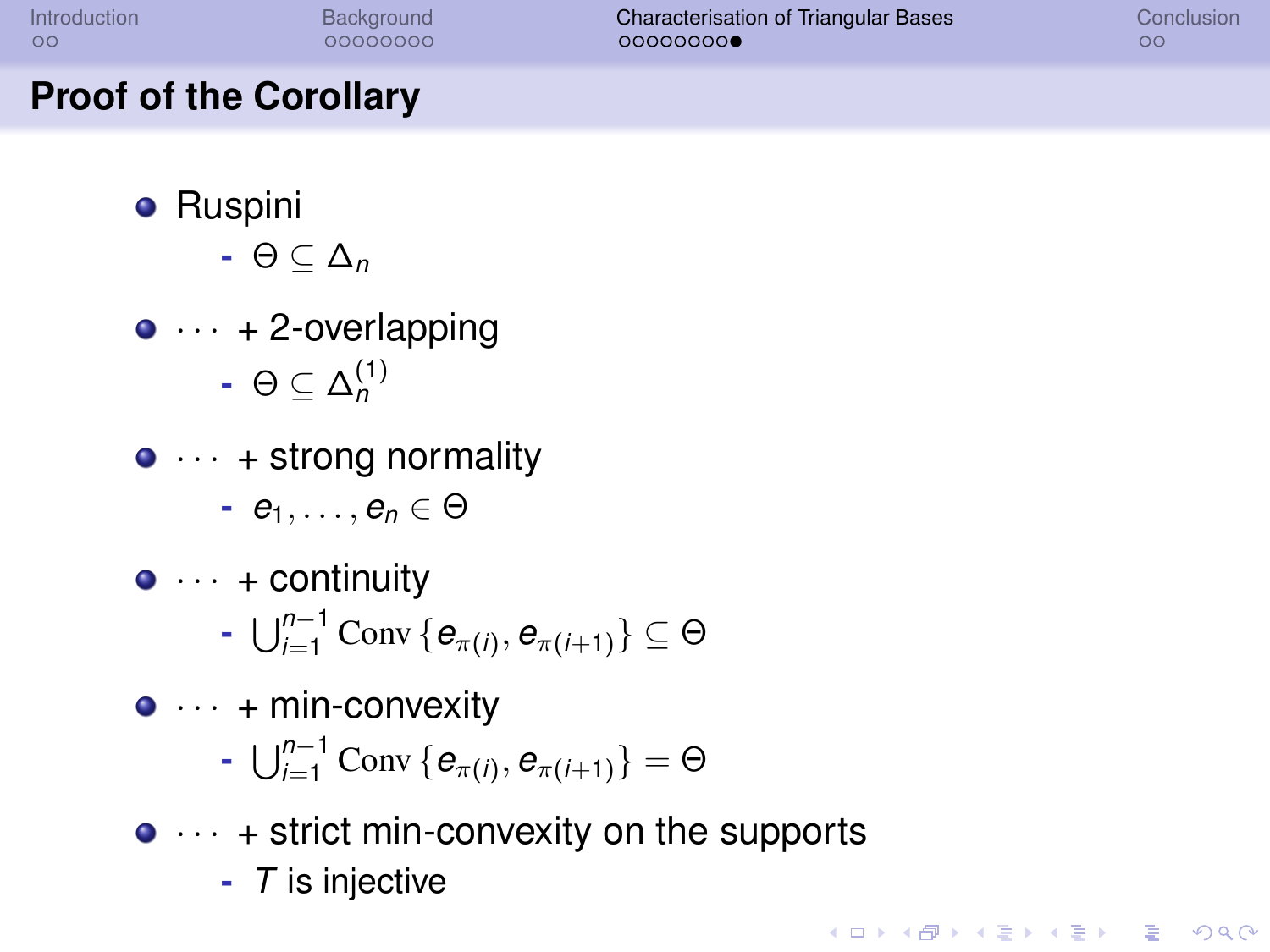K ロ > K 個 > K 差 > K 差 > → 差 → の Q Q →

#### **Conclusion and further work**

<span id="page-45-0"></span>• In this paper, we focused on fuzzy sets whose domain is the real unit interval [0, 1].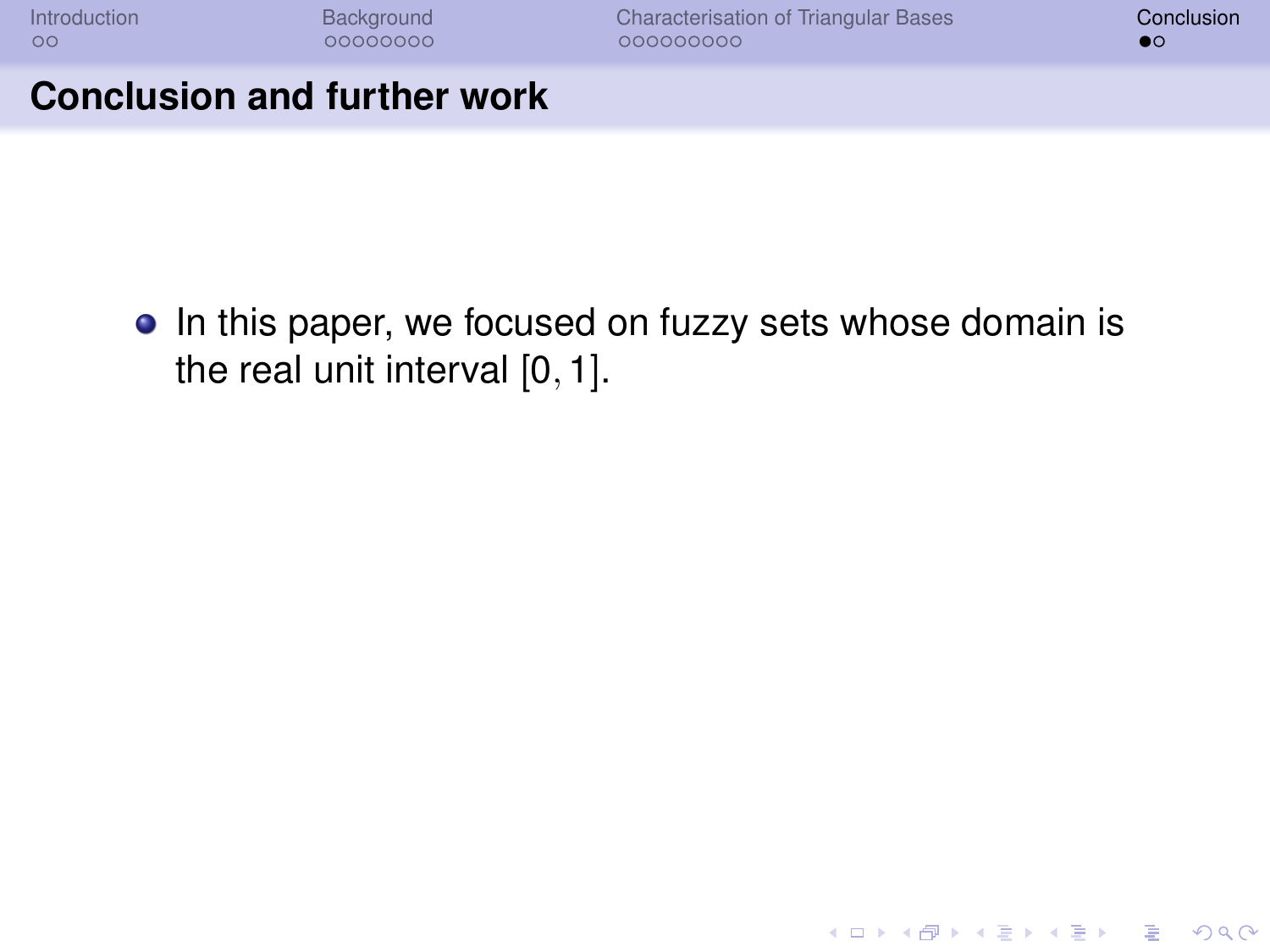**KOD KARD KED KED BE YOUR** 

#### **Conclusion and further work**

- In this paper, we focused on fuzzy sets whose domain is the real unit interval [0, 1].
- Sometimes it may be necessary to deal with functions defined over the real unit *n*-cube [0, 1] *n* .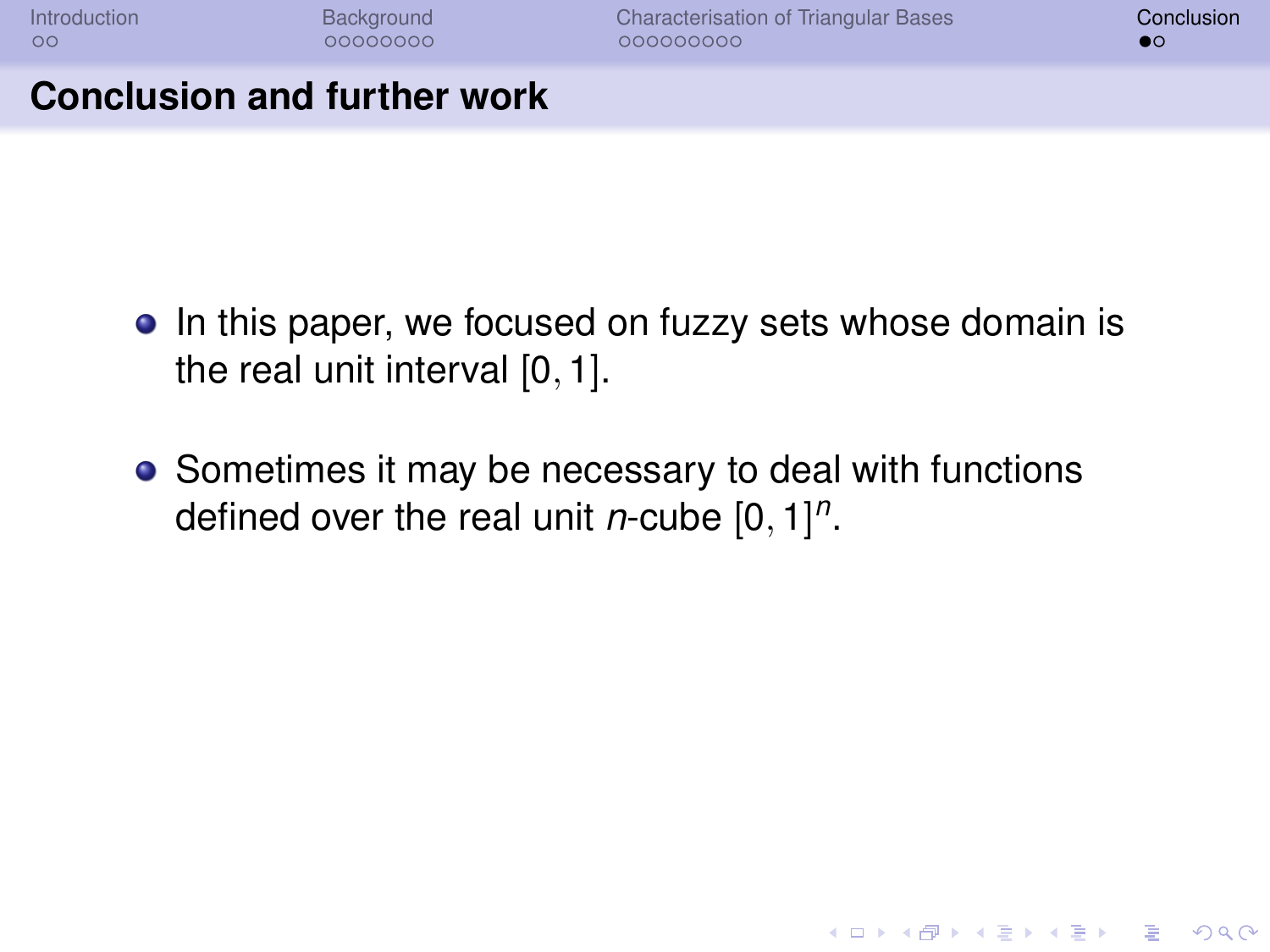**KORK ERKER ADAM ADA** 

### **Conclusion and further work**

- In this paper, we focused on fuzzy sets whose domain is the real unit interval [0, 1].
- Sometimes it may be necessary to deal with functions defined over the real unit *n*-cube [0, 1] *n* .
- A natural question is whether our Theorem admits a generalisation to higher dimensions (triangular bases over  $[0, 1]$ <sup>n</sup>).